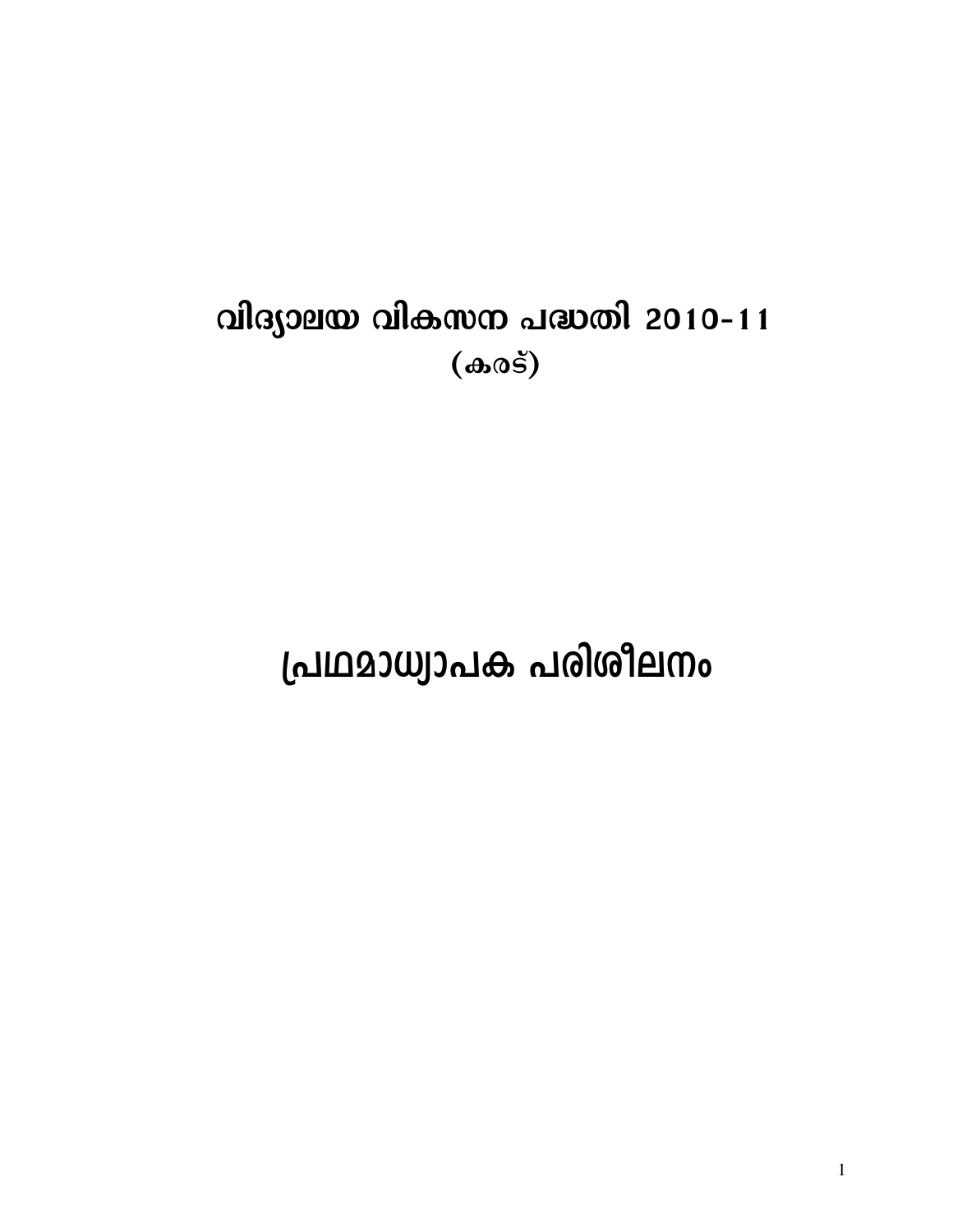# വിദ്യാലയ വികസന പദ്ധതി 2010–11

എല്ലാ സ്കൂളുകളിലും ആവശ്യം നടക്കേ ചില പദ്ധതികളുടെ വിശദാംശങ്ങളാണ് ഇതിൽ അടങ്ങിയിട്ടുള്ളത്. ഇവ ഓരോ സ്കുളിന്റെയും ആവശ്യമനുസരിച്ച് ഉപ പ്രവർത്തനങ്ങൾ കൂട്ടിച്ചേർത്ത് മെച്ചപ്പെടുത്തണം. ആവശ്യമായ മറ്റു പദ്ധതികൾ കൂട്ടിച്ചേർക്കുകയും വേണം. ഓരോ പദ്ധതിയുടെയും വാർഷിക കല റും പ്രതിമാസ കല റും തയ്യാറാക്കണം ടീച്ചർമാർ, സ്കൂളിൽ പി.ടി.എ പ്രതിനിധികൾ എന്നിവർക്ക് ഓരോ പ്രോജക്ടിന്റെയും ചുമതലകൾ നൽകണം.

ഇങ്ങനെ തയ്യാറാക്കുന്ന പദ്ധതികൾ എല്ലാ സ്കൂളിലും ഇതിനായി എ.ഇ.ഒ, ഡി.ഇ.ഒ, ബി.പി.ഒ, നടപ്പാക്കുന്നു എന്നുറപ്പാക്കണം. ഡയറ്റ് തത്തിലുള്ള മോണിറ്ററിംഗ് ശക്തമാക്കണം. പ്രതിമാസ പ്രഥമാധ്യാപക യോഗത്തിൽ പദ്ധതി അവലോകനം ഒരജ യായിരിക്കുകയും പദ്ധതി പുരോഗതി വിലയിരുത്തുകയും വേണം. ബി.ആർ.സി ട്രെയിനർമാരുടെ തത്സ്ഥല സഹായ സമയത്തും ഈ പദ്ധതികളുടെ പുരോഗതി നിരീക്ഷിക്കണം. മാർച്ച് മാസത്തിൽ നടത്തിപ്പിലെ പദ്ധതി വാർഷികാവലോകനവും മികവിന്റെ സെമിനാറും നടപ്പാക്കണം.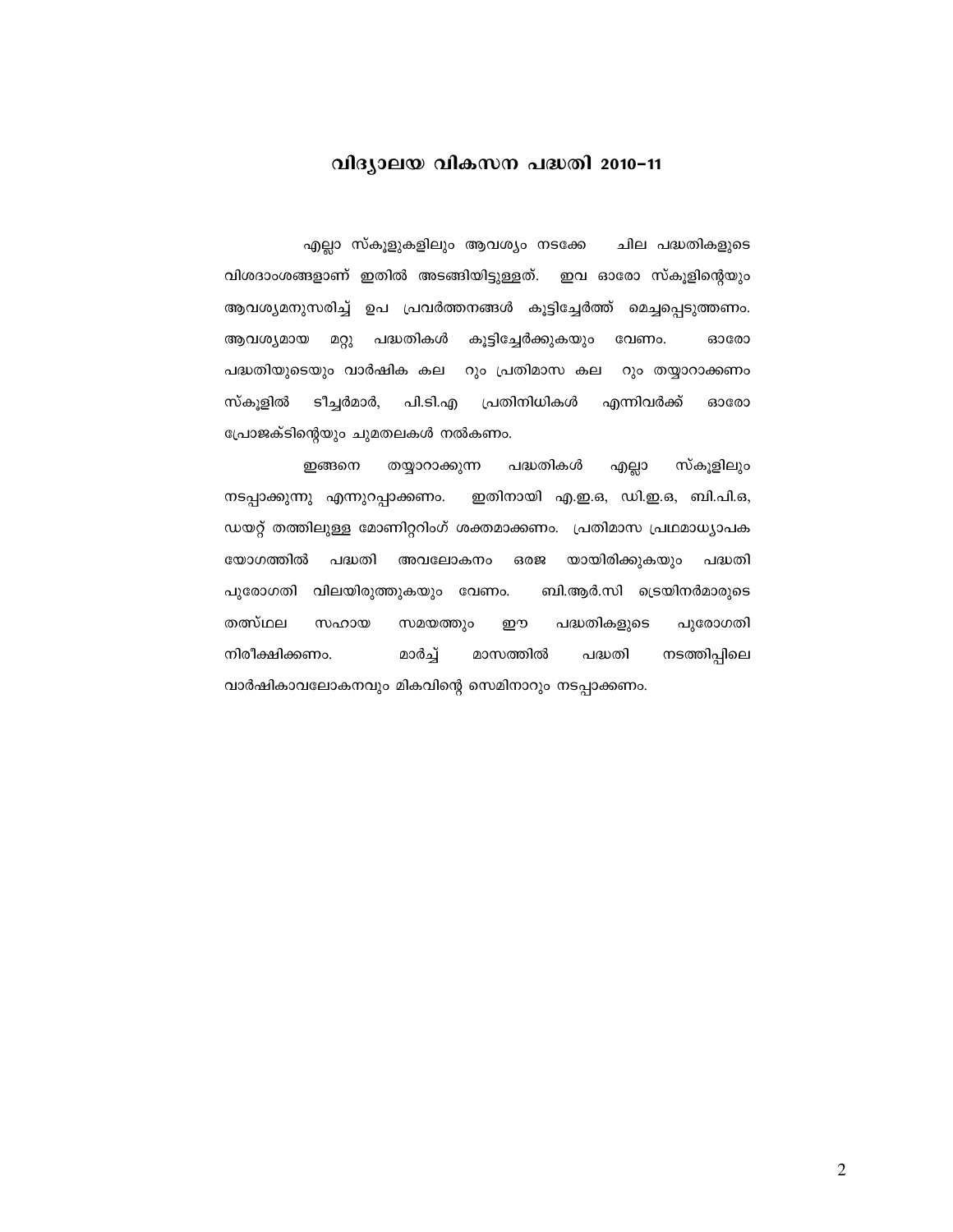#### 1. ലാബോറട്ടറി നവീകരണം

ശാസ്ത്ര പഠനത്തിന്റെ ശക്തമായ ഉപാധിയാണ് പരീക്ഷണങ്ങൾ. പ്രശ്നപരിഹരണത്തിനു തകുന്ന പരീക്ഷണങ്ങൾ രൂപകല്പന ചെയ്യുന്നതിനും, രൂപകല്പന ചെയ്ത പരീക്ഷണങ്ങൾ ചെയ്യുന്നതിനും, നിരീക്ഷണക്കുറിപ്പുകൾ തയ്യാറാക്കുന്നതിനും എല്ലാ കുട്ടികൾക്കും അവസരം ലഭിക്കേ തു ്. കരിക്കുലം വിനിമയം ചെയ്യുന്നതിന് ആവശ്യം വേ സാമഗ്രികൾ, സൗകര്യങ്ങൾ എന്നിവ എല്ലാ സ്കൂളിലും സജ്ജമായെങ്കിൽ മാത്രമെ എല്ലാ കുട്ടികൾക്കും പരീക്ഷണ പ്രവർത്തന നൈപുണി നേടാനാവൂ.

#### pc3wyo

- $\bullet$  കരിക്കുലം വിനിമയത്തിനനുയോജ്യമായ രീതിയിൽ സ്കൂൾ ലബോറട്ടറികൾ സജ്ജമാക്കു ന്നതിന്.
- ക്ലാസ് ലബോറട്ടറി എന്ന ആശയം സാക്ഷാത്ക്കരിക്കുന്നതിന്.

| ഉപപ്രവർത്തനങ്ങൾ                                                                                               | സമയക്രമം                               | ചുമതല                                       | സാമ്പത്തികം                                        |
|---------------------------------------------------------------------------------------------------------------|----------------------------------------|---------------------------------------------|----------------------------------------------------|
| നിലവിലുള്ള ലാബ് -<br>അവസ്ഥാവിശകലനം                                                                            | ജൂൺ                                    | എച്ച്.എം<br>സയൻസ് സബ്ജക്ട്<br>കൗൺസിൽ കൺവീനർ | ഇല്ല                                               |
| കരിക്കുലം വിശകലനം ചെയ്ത് ഓരോ<br>ക്ലാസിനും വേ ലാബ് ഉപകരണങ്ങൾ,<br>സാമഗ്രികൾ എന്നിവ കൗെത്തൽ/<br>പട്ടികപ്പെടുത്തൽ | ജൂലായ്                                 | സയൻസ് സബ്ജക്ട്<br>കൗൺസിൽ കൺവീനർ             | ഇല്ല                                               |
| ഇനിയും ആവശ്വമുള്ള ഉപകരണങ്ങൾ,<br>സാമഗ്രികൾ എന്നിവ സംഘടിപ്പിക്കൽ                                                | ജൂലായ്                                 | സയൻസ് ടീച്ചർ                                | എസ്.എസ്.എ –<br>സ്കൂൾ ഗ്രാന്റ് -<br>ടീച്ചർ ഗ്രാന്റ് |
| ക്ലാസ് ലാബോറട്ടറിക്കുവേ<br>സൗകര്വങ്ങൾ<br>ഉറപ്പാക്കൽ                                                           | ജൂലായ്                                 |                                             | പി.ടി.എ                                            |
| ക്ലാസ് ലബോറട്ടറി സജ്ജീകരിക്കൽ                                                                                 | ജുലായ്                                 |                                             |                                                    |
| പ്രതിമാസാവലോകനം                                                                                               | ഓരോ<br><b>മാസത്തേയും</b><br>അവസാന ആഴ്ച |                                             |                                                    |

- 1. എസ്.ആർ.ജി യിൽ വിലയിരുത്തൽ.
- 2. എച്ച്.എം ന്റെ പ്രതിമാസ വിലയിരുത്തൽ.
- 3. ഒ.എസ്.എസ് ലൂടെയുള്ള സഹായം ഉറപ്പാക്കൽ.
- 4. മോണിറ്ററിംഗ് ടൂൾ നിർമ്മിക്കൽ.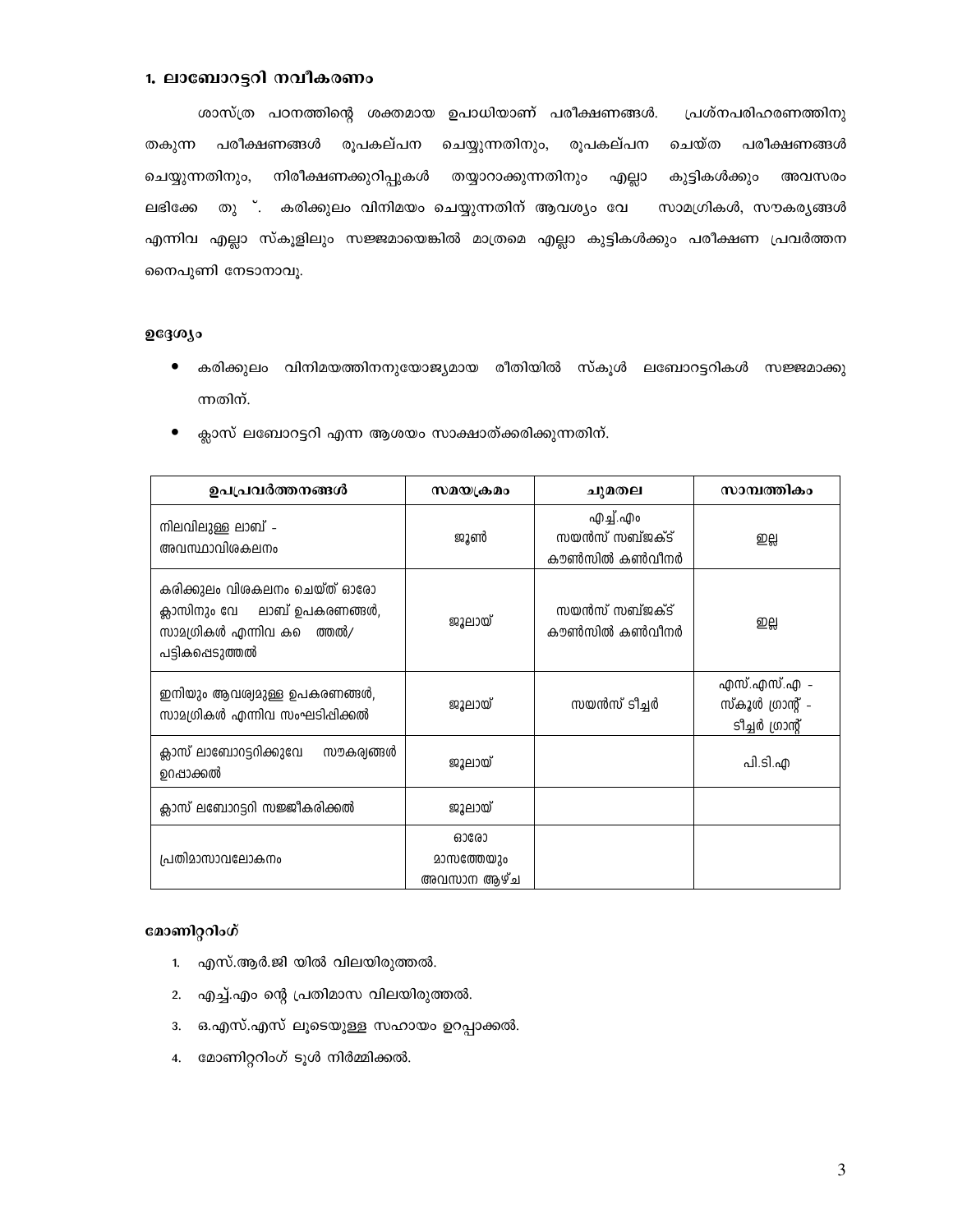#### 2. ദിനാചരണം

കേവലമായ ആചരണത്തിനപ്പുറം, പാഠ്യപദ്ധതി വിനിമത്തിനുള്ള സങ്കേതം എന്ന നിലയിലേക്ക് ദിനാചരണങ്ങൾ മാറ്റിയെടുക്കേ തു $\cdot$ എല്ലാ കുട്ടികളുടെയും ഉടമസ്ഥത, പങ്കാളിത്തം, കുട്ടിക്കിഷ്ടപ്പെട്ട പഠന രീതിയിലുടെയുള്ള ആവിഷ്ക്കാര സ്വാതന്ത്ര്യം, പിന്നാക്കക്കാരെ പരിഗണിച്ചുകൊ പഠനസന്ദർഭങ്ങൾ ഉറപ്പാക്കൽ, പഠനനേട്ടത്തിനുള്ള തെളിവുകൾ ുള്ള എന്ന നിലയിൽ ഉല്പന്നങ്ങൾ ഉറപ്പാക്കൽ എന്നിവ ദിനാചരണത്തിന്റെ ഭാഗമായി സാക്ഷാത്ക്കരി ക്കാവുന്നതാണ്.

#### ഉദ്ദേശ്യം

- പാഠ്യപദ്ധതി വിനിമയത്തിനുള്ള സാധ്യത എന്ന നിലയിൽ ദിനാചരണ പ്രവർത്തനങ്ങൾ  $\bullet$ ചിട്ടപ്പെടുത്തുന്നതിന്.
- $\bullet$ ഓരോ ക്ലാസിനും അനുയോജ്യമായ ദിനങ്ങൾ എല്ലാ കുട്ടികളുടെയും പങ്കാളിത്തത്തിൽ ആചരിക്കുന്നതിന്/ പ്രവർത്തനങ്ങൾ ഉറപ്പാക്കുന്നതിന്.
- $\bullet$ പഠനപിന്നാക്കാവസ്ഥ പരിഹരിക്കുന്നതിനും, പഠന നേട്ടങ്ങളുടെ ശക്തമായ തെളിവുകൾ രൂപപ്പെടുത്തുന്നതിനുമുള്ള സ്വാഭാവിക സന്ദർഭം നിലയിൽ ദിനാചരണത്തിന്റെ എന്ന സാധ്യതകൾ പ്രയോജനപ്പെടുത്തുന്നതിന്.

| ഉപപ്രവർത്തനങ്ങൾ                | സമയക്രമം     | ചുമതല | സാമ്പത്തികം |
|--------------------------------|--------------|-------|-------------|
| ദിനാചരണങ്ങൾ നിലവിലുള്ള         | ജൂൺ - ജൂലായ് |       |             |
| അസ്ഥാ വിശകലനം                  |              |       |             |
| ദിനാചരണം - ഗൈഡ്ലൈൻ             |              |       |             |
| തയ്യാറാക്കൽ, സ്വാംശികരിക്കൽ    | ജൂലായ്       |       |             |
| ഓരോ ക്ലാസിനും അനുയോജ്വമായ      |              |       |             |
| ദിനങ്ങൾ - കരിക്കുലം സാധ്വതകൾ   | ജൂലായ്       |       |             |
| അപഗ്രഥിച്ച് കൗെത്തൽ            |              |       |             |
| ദിനാചരണ കല ർ തയ്യാറാക്കൽ       |              |       |             |
| (ക്ലാസ് തല പരിപാടി, സ്കൂൾതല    | ജൂലായ്       |       |             |
| പ്രവർത്തനങ്ങൾ, സാമൂഹ്വസമ്പർക്ക |              |       |             |
| പരിപാടി എന്നിവ)                |              |       |             |
| സി.പി.ടി.എ വിളിച്ച് ചേർക്കൽ    |              |       |             |
| പ്രവർത്തന പരിപാടി പങ്ക് വെച്ച് | ജൂലായ്       |       |             |
| 2െച്ചപ്പെടുത്തൽ                |              |       |             |
| അവലോകനം                        | മാസാവസാനത്തെ |       |             |
|                                | ആഴ്ച         |       |             |

- 1. എസ്.ആർ.ജി
- എച്ച്.എം ന്റെ മോണിറ്ററിംഗ്  $2.$
- $3.$ കുട്ടികളുടെ വിലയിരുത്തൽ
- 4. സി.പി.ടി.എ വിലയിരുത്തൽ
- 5. കുട്ടികളുടെ വിലയിരുത്തൽ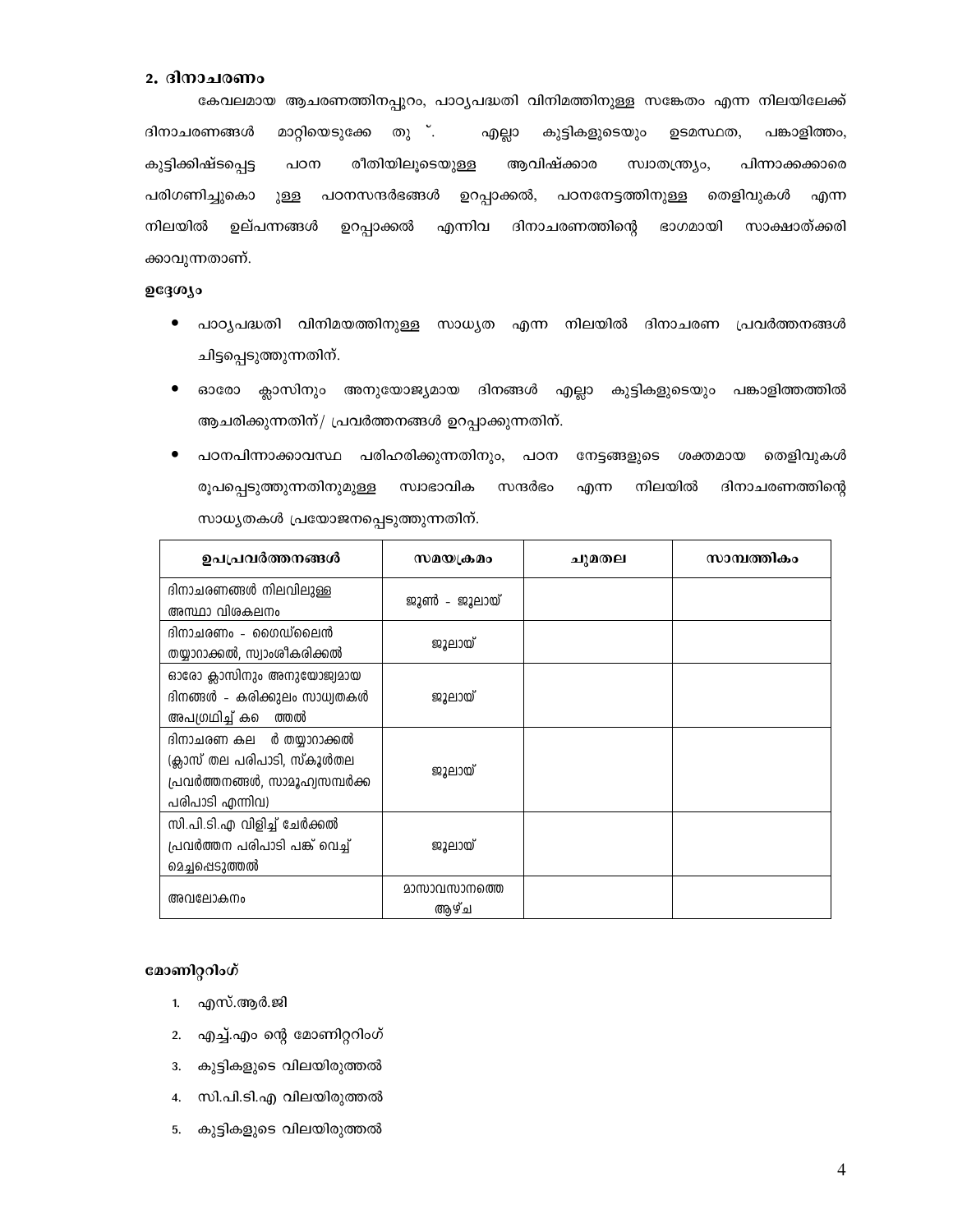### 3. സി.പി.റ്റി.എ - ഉദ്ദേശ്യം

- 1. പ്രതിമാസം കുട്ടികളുടെ പഠന നില വിലയിരുത്തുന്നതിനും ആവശ്യമായ പരിഹാര പ്രവർത്തനങ്ങൾ ആസൂത്രണം ചെയ്യുന്നതിനും.
- 2. നടപ്പു മാസത്തെ പ്രവർത്തനങ്ങൾ വിലയിരുത്തുന്നതിനും വരുമാസത്തെ പ്രവർത്തനങ്ങൾ പരിചയപ്പെടുത്തുന്നതിനും.
- 3. സവിശേഷ സഹായം ആവശ്യമായ പ്രവർത്തനങ്ങൾ എന്തെല്ലാമെന്ന് രക്ഷിതാക്കളുമായി ചർച്ച ചെയ്യുന്നതിന്.
- 4. കാലിക പ്രാധാന്യമുള്ള ബോധവല്ക്കരണ ക്ലാസ്സുകൾ, പ്രദർശനം എന്നിവ നടത്തുന്നതിന്.
- 5. പ്രത്യേക സഹായം ആവശ്യമായ കുട്ടികളുടെ രക്ഷിതാക്കളുമായി വൃക്തിഗത ചർച്ച നടത്തുന്നതിന്.
- 6. അടുത്തമാസം രക്ഷിതാക്കളിൽ നിന്നു ലഭിക്കേ സഹായം സംബന്ധിച്ച തീരുമാനങ്ങൾ എടുക്കുന്നതിന്.
- 7. യു.പി ക്ലാസുകളിൽ വിവിധ വിഷയങ്ങൾ എടുക്കുന്നവർ കുട്ടികളെ സംബന്ധിച്ച വിവരങ്ങളും പ്രവർത്തന ചാർട്ടും മുൻകൂട്ടി തയ്യാറാക്കുന്നതിന്.
- 8. കൃത്യമായ മൊഡ്യൂൾ തയ്യാറാക്കി സി.പി.റ്റി.എ നടത്തുന്നതിന്.
- 9. പങ്കാളിത്തം വർദ്ധിപ്പിക്കുന്നതിനുള്ള ശ്രമങ്ങൾ നടത്തുന്നതിന്.

| ഉപപ്രവർത്തനങ്ങൾ                                                                        | സമയക്രമം  | സാമ്പത്തികം               | ചുമതല |
|----------------------------------------------------------------------------------------|-----------|---------------------------|-------|
| പ്രീടെസ്റ്റ്/ പ്രതിമാസ ടെസ്റ്റിന്റെ ഫലങ്ങൾ<br>ക്രോഡീകരിക്കൽ/ അവതരണം                    | പ്രതിമാസം | ക്ലാസ് ടീച്ചർ<br>എച്ച്.എം |       |
| നടപ്പുമാസം നടന്ന പഠനപ്രവർത്തനങ്ങളുടെ ചാർട്ട്<br>- തെളിവ് തയ്യാറാക്കൽ                   | ,,        | ,,                        |       |
| യു.പി ക്ലാസുകളിൽ മറ്റധ്വാപകരിൽ നിന്നും ക്ലാസ്<br>ടീച്ചർ വിവരം ശേഖരിച്ച് ക്രോഡീകരിക്കൽ  | ,,        | ,,                        |       |
| വരും മാസത്തെ പ്രവർത്തന ചാർട്ട്, (ഡി.റ്റി.പി<br>ചെയ്ത് നൽകാം) സഹായം ചാർട്ട് തയ്യാറാക്കൽ | ,,        | ,,                        |       |
| ബോധവൽക്കരണ ക്ലാസ് - വിഷയം വ്യക്തി<br>നിർണ്ണയിക്കൽ                                      | ,,        | ,,                        |       |
| സി.പി.റ്റി.എ മൊഡ്വൂൾ തയ്യാറാക്കൽ                                                       | ,,        | ,,                        |       |
| അയൽക്കൂട്ട⁄ അവധിദിന സി.പി.റ്റി.എ                                                       | ,,        | ,,                        |       |

- 1. രക്ഷിതാക്കളുടെ പങ്കാളിത്തം ഉറപ്പാക്കുന്നതിനുള്ള തന്ത്രങ്ങൾ
- 2. എസ്.ആർ.ജി യിൽ അവലോകനം
- 3. എച്ച്.എം ന്റെ മോണിറ്ററിഗ്
- 4. പി.റ്റി.എ, പി.ഇ.സി ചർച്ച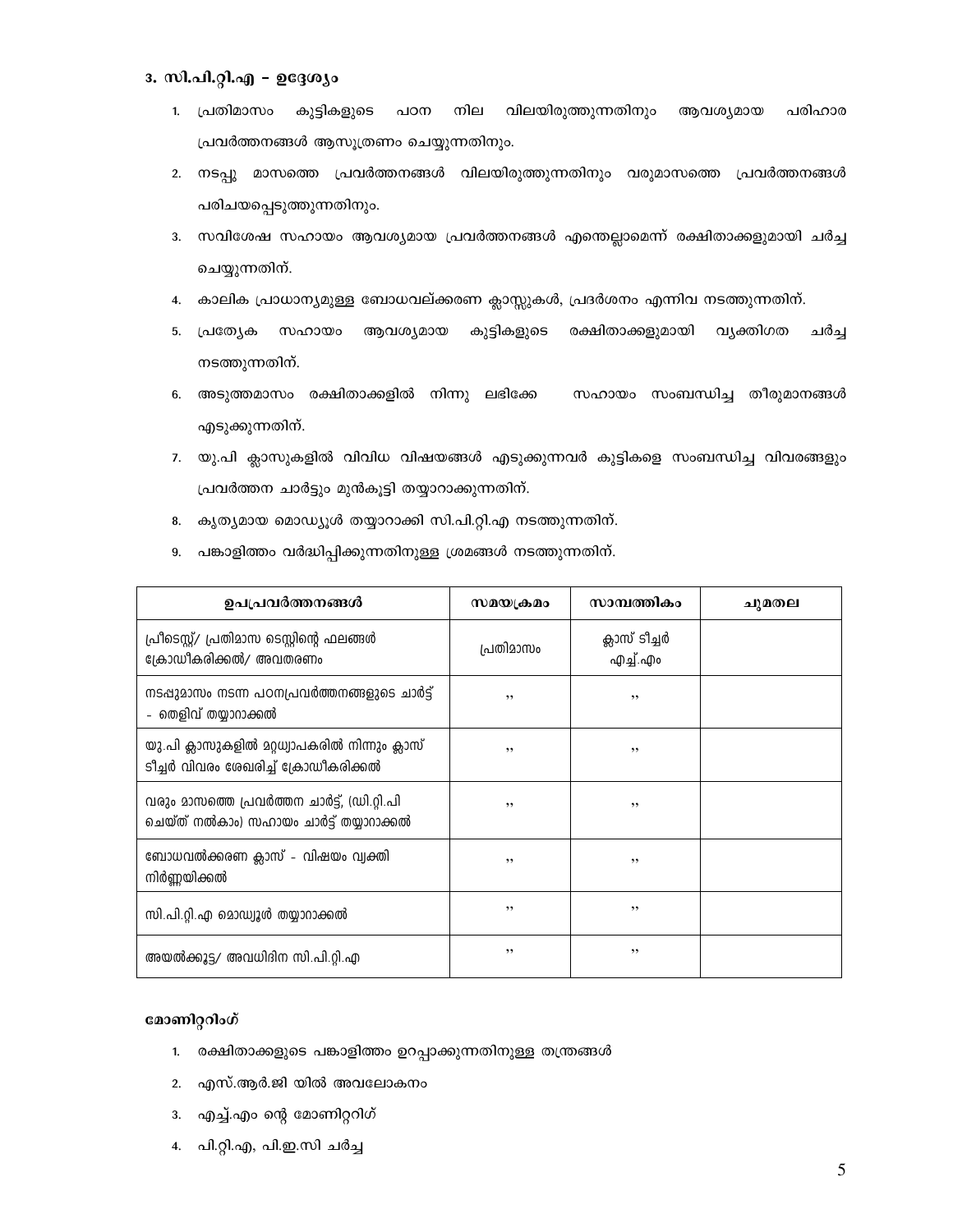#### 4. പഠനനേട്ടം ഉറപ്പാക്കൽ

#### ആമുഖം

ഈ വർഷം നാം മുന്നോട്ടു വെച്ച ആശയമാണ് എല്ലാവരേയും പഠന നേട്ടത്തിന് അവകാശികളാകുന്ന എന്നത്. ഇതിന്റെ ഭാഗമായി ക്ലാസ്സിലെ എല്ലാ കുട്ടികളിലും നിർദ്ദിഷ്ട പഠനം തു $\cdot$ . എന്നുറപ്പാക്കേ വൃതൃസ്ത നിലവാരക്കാരായ നടക്കുന്നു കുട്ടികളുടെ പഠനം ഉറപ്പാക്കുന്നതിനായി വൈവിധ്യമാർന്ന തന്ത്രങ്ങളും സാമഗ്രികളും ഉപയോഗപ്പെടുത്തണം. എങ്കിൽ മാത്രമേ എല്ലാവരുടെയും പ്രശ്നങ്ങളെ അഭിസംബോധന ചെയ്യാൻ കഴിയൂ.

#### ഉദ്ദേശ്യം

- 1. വിവിധ വിഷയങ്ങളിൽ കുട്ടികളുടെ നില കടെ ത്തുന്നതിന്.
- 2. നില അപഗ്രഥിച്ച് പ്രശ്നങ്ങൾ, പ്രശ്നകാരണങ്ങൾ എന്നിവ ക പരിഹാര ത്തൽ, പ്രവർത്തനങ്ങൾ ആസൂത്രണം ചെയ്യുന്നതിന്.
- 3. എല്ലാ കുട്ടികളെയും പരിഗണിച്ച് ക്ലാസ് മുറി പ്രക്രിയ ആസൂത്രണം ചെയ്യുന്നതിന്.
- 4. ദിനാചരണങ്ങൾ, ക്ലബ് പ്രവർത്തനങ്ങൾ, പഠന ക്യാമ്പുകൾ എന്നിവ പഠന നേട്ടം ഉറപ്പാക്കുന്ന തരത്തിൽ നടത്തുന്നതിന്.
- 5. ആവശ്യമായ പഠന സാമഗ്രികൾ തയ്യാറാക്കുന്നതിന്.
- 6. കൂടുതൽ പഠനസമയം ഉറപ്പാക്കുന്നതിനും പരസ്പര പഠനസാധൃത പ്രയോജനപ്പെടുത്തു ന്നതിനും.
- 7. കുട്ടികളുടെ പഠനരീതി, പഠനവേഗത, പഠനശൈലി എന്നിവ പരിഗണിച്ച് കുട്ടികൾക്കു നൽകേ സഹായം നിർണയിക്കുന്നതിന്.

| ഉപപ്രവർത്തനങ്ങൾ                                                                                                       | സമയക്രമം                        | ചുമതല                           | സാമ്പത്തികം                      |
|-----------------------------------------------------------------------------------------------------------------------|---------------------------------|---------------------------------|----------------------------------|
| ടൈംടേബിൾ ക്രമീകരണം                                                                                                    | ജൂൺ ആദ്വവാരം                    | എച്ച്.എം                        |                                  |
| പ്രീടെസ്റ്റ്                                                                                                          | ജൂൺ ആദ്വവാരം                    | എച്ച്.എം<br>ടീച്ചർ              |                                  |
| പ്രീടെസ്റ്റ് അപഗ്രഥനവും പരിഹാര നിർണ്ണയവും<br>– ശില്പശാല (1 യൂണിറ്റ് റ്റി.എം,<br>വിഷയാടിസ്ഥാനത്തിൽ പ്രവർത്തന പാക്കേജ്) | ജൂലൈ ആദ്വ<br>ശനിയാഴ്ച           | എച്ച്.എം<br>ടീച്ചർ              |                                  |
| പ്രക്രിയാ ബന്ധിതമായി ക്ലാസ് പ്രവർത്തനം<br>(എസ്.ആർ.ജി, സബ്ജക്ട് കൗൺസിൽ)                                                | പ്രതിദിനം<br>പ്രതിവാരം          | എച്ച്.എം<br>എസ്.ആർ.സി<br>കൗൺസിൽ |                                  |
| വായനാസാമഗ്രി, റ്റി.എൽ.എം, വർക്ക് ഷീറ്റ്                                                                               | ജൂലൈ ര<br><u>ാമത്തെ</u><br>ആഴ്ച | എച്ച്.എം എസ്.ആർ.ജി<br>കൗൺസിൽ    | റ്റി.എൽ.എം<br>ഗ്രാന്റ് പി.റ്റി.എ |
| പ്രവർത്തനപാക്കേജ് തയ്യാറാക്കൽ<br>(വിഷയാടിസ്ഥാനത്തിൽ)                                                                  | ജൂലൈ                            | എച്ച്.എം<br>ടീച്ചർ              | റ്റി.എൽ.എം<br>ഗ്രാന്റ് പി.റ്റി.എ |
| പി.റ്റി.എ, സി.പി.റ്റി.എ മീറ്റിംഗ്                                                                                     | ജൂലൈ മൂന്നാമത്തെ<br>ആഴ്ച        | എച്ച്.എം<br>ടീച്ചർ              |                                  |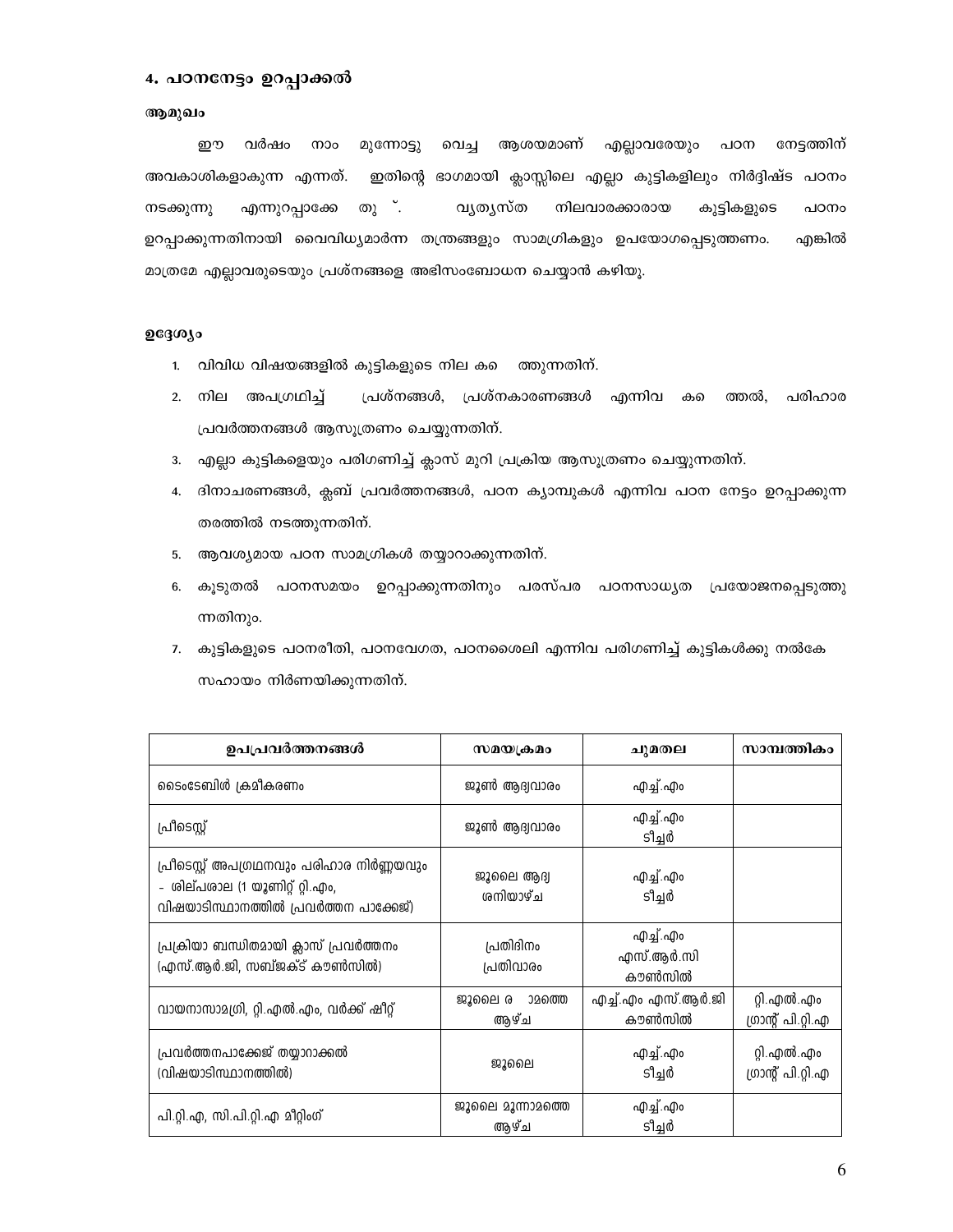| ദിനാചരണം, ക്ലബ്ബ്- പ്രവർത്തനം കടെ<br>ത്തൽ | പ്രതിമാസം      | എച്ച്.എം<br>ടീച്ചർ       |         |
|-------------------------------------------|----------------|--------------------------|---------|
| പഠനക്വാമ്പ്                               | ടേമിലൊന്ന്     | എച്ച്.എം<br>ടീച്ചർ       |         |
| ക്ലാസ്സ് പ്രവർത്തനാധിഷ്ഠിതം)              | പ്രതിമാസം      | എച്ച്.എം<br>ടീച്ചർ       |         |
| ഒ.എസ്.എസ് ഉറപ്പാക്കൽ                      | പ്രതിമാസം      | എച്ച്.എം<br>ടീച്ചർ       |         |
| എച്ച്.എം മോണിറ്ററിംഗ്                     | പ്രതിവാരം      | എച്ച്.എം                 |         |
| ഡോക്വുമെന്റേഷൻ                            | ഓരോ പരിപാടിയും | എച്ച്.എം<br>എസ്.ആർ.ജി.സി | പി.ടി.എ |

- 1. പ്രഥമാധ്യാപകൻ, ടി.എം, എസ്.ആർ.ജി, ക്ലാസ് മോണിറ്ററിംഗ് എന്നിവയിലൂടെ.
- 2. മോണിറ്ററിംഗിന് സഹായകമായ സാമഗ്രികൾ (സംഗ്രഹം) തയ്യാറാക്കണം.
- 3. പ്രതിമാസ മോണിറ്ററിംഗ് റിപ്പോർട്ട് എസ്.ആർ.ജി യിൽ അവതരിപ്പിച്ച് പ്രശ്നങ്ങൾ പരിഹരിക്കൽ, ്രപചോദിപ്പിക്കൽ.
- 4. പ്രതിവാര ക്ലാസ് മോണിറ്ററിംഗ് ഷെഡ്യൂൾ മുൻകൂട്ടി തയ്യാറാക്കണം.
- 5. ഒ.എസ്.എസ്, എ.ഇ.ഒ, ബി.ആർ.സി, ഡയറ്റ് ഇവരുടെ മോണിറ്ററിംഗ്.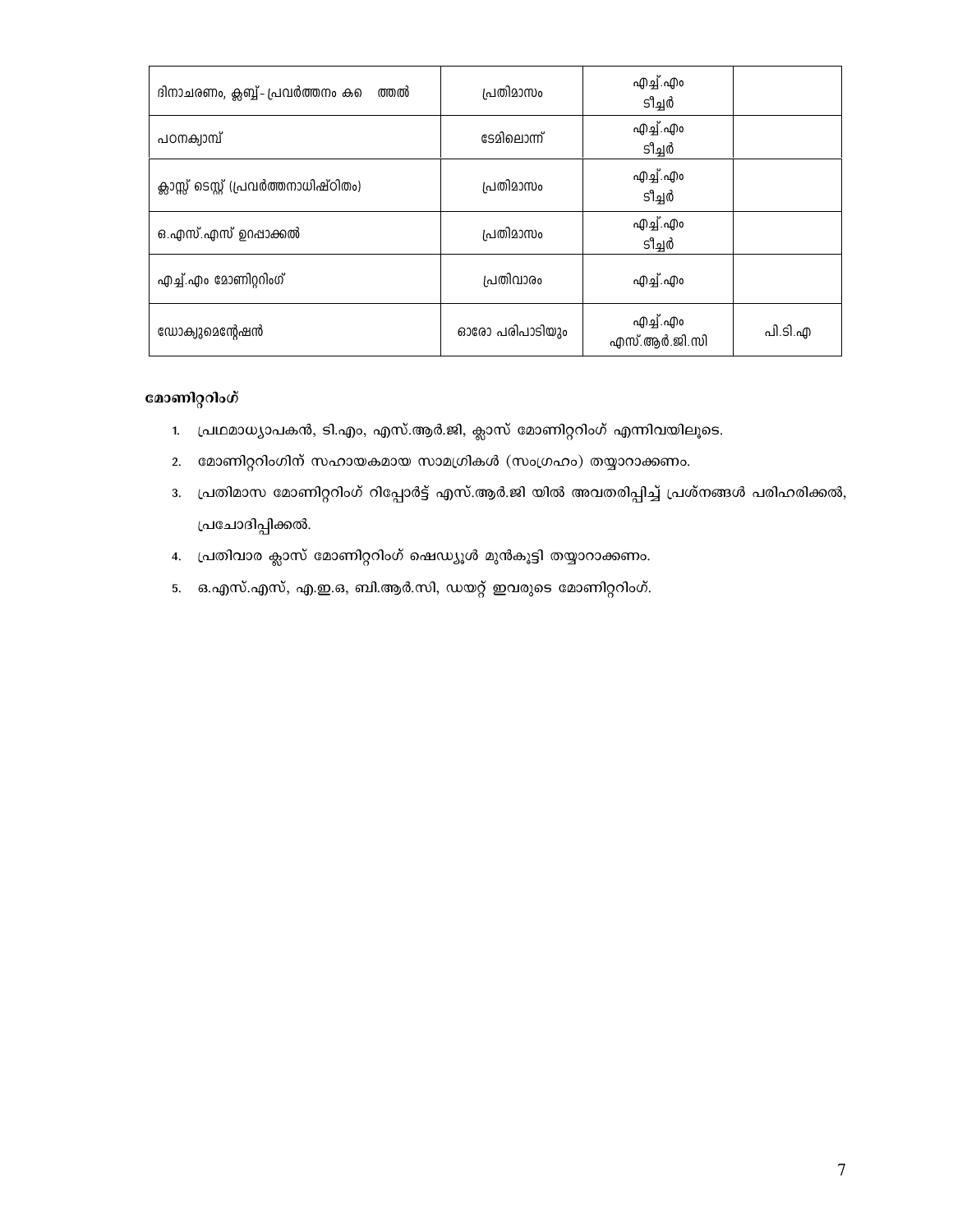#### 5. ആരോഗ്യകായിക വിദ്യാഭ്യാസം

കുട്ടികളിൽ ആരോഗൃകായിക ശേഷി വികസിപ്പിക്കുന്നതിന് സഹായകമായ പ്രവർത്തനങ്ങൾ സ്കൂളുകളിൽ നടക്കേ നിലവിലുള്ള കരിക്കുലവുമായി ബന്ധപ്പെട്ട പ്രവർത്തനങ്ങൾ തു ". നടപ്പാക്കുന്നതിന് ഏറെ പരിമിതികൾ എല്ലാ വിദ്യാലയങ്ങളിലും ഉ ്. ഈ അവസ്ഥ തിരിച്ചറിഞ്ഞ് അത് മാറ്റിയെടുക്കുന്നതിനുള്ള പ്രവർത്തനങ്ങൾക്ക് തുടക്കം കുറിക്കാനുള്ള ശ്രമമാണ് ഈ പദ്ധതി.

### ഉദ്ദേശ്യം

- 1. കുട്ടികളുടെ ആരോഗ്യ സ്ഥിതി തിരിച്ചറിയുന്നതിനും പരിഹാര പ്രവർത്തനങ്ങൾ ആസുത്രണം ചെയ്യുന്നതിനും.
- 2. ശാരീരിക ചലനപരമായ ശേഷി വികസിപ്പിക്കുന്നതിനുവേ വ്യായാമങ്ങളിലും കളികളിലും ഏർപ്പെടുന്നതിന്.
- 3. ആരോഗ്യ ശീലത്തിന്റെ ഭാഗമായി ശുചിത്വശീലം പ്രഥമ ശുശ്രൂഷ എന്നിവയെക്കുറിച്ച് ധാരണ രൂപീകരിക്കുന്നതിന്.
- 4. കായിക മത്സരങ്ങളിൽ പങ്കെടുക്കുന്നതിനുള്ള മനോഭാവം, ശേഷി എന്നിവ വികസിപ്പിക്കുന്നതിന്.
- 5. എല്ലാ കുട്ടികളുടേയും പങ്കാളിത്തത്തോടെ കായിക മത്സരം സംഘടിപ്പിക്കുന്നതിന്.

| ഉപപ്രവർത്തനങ്ങൾ                                                                             | സമയക്രമം               | ചുമതല                                        |         |
|---------------------------------------------------------------------------------------------|------------------------|----------------------------------------------|---------|
| നിലവിലുള്ള ആരോഗ്യസ്ഥിതി പരിശോധന                                                             | ജൂലൈ 10                | എച്ച്.എം,<br>എസ്.ആർ.ജി.സി                    | പി.ടി.എ |
| വിദ്വാലയതലത്തിൽ അനുയോജ്വമായ ആരോഗ്യ<br>കായിക പ്രവർത്തനങ്ങൾ നിർണ്ണയിക്കൽ (നീന്തൽ,<br>സൈക്കിൾ) | ജൂലൈ 10                | എച്ച്.എം, പി.ടി.എ                            | പി.ടി.എ |
| കുട്ടികളെ തെരഞ്ഞെടുക്കൽ                                                                     | ജൂലൈ 10                | എച്ച്.എം, പി.ടി.എ                            | പി.ടി.എ |
| പ്രാദേശിക വിദഗ്ധരെ കടെ<br>ത്തൽ                                                              | ജൂലൈ 10                | എച്ച്.എം, പി.ടി.എ                            | പി.ടി.എ |
| കളി ഉപകരണങ്ങൾ സംഘടിപ്പിക്കൽ                                                                 | ജൂലൈ 10                | എച്ച്.എം, പി.ടി.എ                            | പി.ടി.എ |
| പരിശീലനങ്ങൾ                                                                                 | ജൂലൈ - മാർച്ച് 10      |                                              |         |
| ആരോഗ്വ കായിക മത്സരങ്ങൾ                                                                      | ഒക്ടോബർ -<br>ഡിസംബർ 10 | എൽ.എസ്.ജി<br>എച്ച്.എം, പി.ടി.എ<br>എസ്.എസ്.ജി | സ്കൂൾ ഫ |
| സർട്ടിഫിക്കേഷൻ                                                                              | ജനുവരി 2011            | എച്ച്.എം                                     | പി.ടി.എ |
| അവധിക്കാല കോച്ചിംഗ് ക്വാമ്പ്                                                                | ഏപ്രിൽ 2011            | എച്ച്.എം, റ്റി.എം<br>പ്രാദേശിക വിദഗ്ധർ       | പി.ടി.എ |

#### മോണിറ്ററിംഗ്

സ്കൂൾ സ്പോർട്സ് കൗൺസിൽ (പി.റ്റി.എ പ്രതിനിധി, പ്രാദേശിക വിദഗ്ധർ, എച്ച്.എം, റിട്ട.പി.എ.സി-എച്ച്.ഐ, റിട്ട.മിലിട്ടറി അംഗങ്ങൾ, ക്ലബ് അംഗങ്ങൾ) രൂപീകരിക്കൽ.

പ്രിതിമാസ അവലോകനം

പി.ഇ.സി അജ – ഉറപ്പാക്കൽ

വാർഷിക അവലോകന റിപ്പോർട്ട്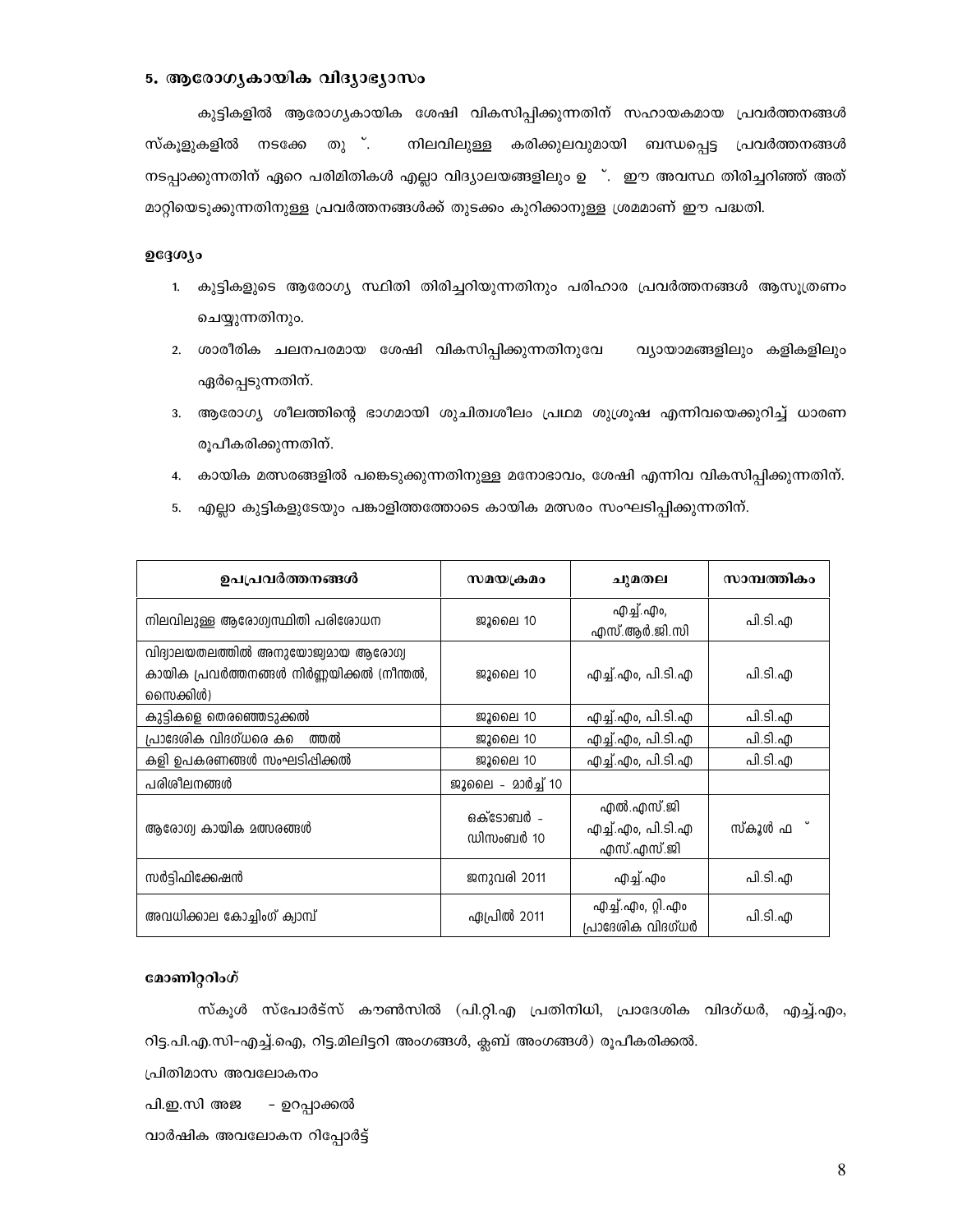# 6. ഉച്ചഭക്ഷണ പരിപാടി

- : പോഷകസമൃദ്ധമായ ഉച്ചഭക്ഷണ പരിപാടി. 1. പ്രൊജക്ടിന്റെ പേര്
- 2. ഉദ്ദേശ്യങ്ങൾ (പ്രതീക്ഷിത നേട്ടങ്ങൾ)
	- അർഹരായ എല്ലാകുട്ടികൾക്കും ശുചിയായ അന്തരീക്ഷത്തിൽ പോഷകസമൃദ്ധമായ ഉച്ച ഭക്ഷണം നൽകൽ.
	- ഉച്ചഭക്ഷണ പരിപാടിയുടെ ഫലപ്രദമായ നടത്തിപ്പിനുളള ആസൂത്രണവും മുന്നൊരുക്ക ങ്ങളും നടത്തൽ.
	- ഉച്ചഭക്ഷണ പരിപാടിയുമായി ബന്ധപ്പെട്ട് ഉത്തരവാദിത്വങ്ങൾ സഹപ്രവർത്തകർക്ക്  $\bullet$ നൽകുന്നതിന്.
	- പ്രവർത്തനങ്ങൾ ഫലപ്രദമായി വിലയിരുത്തുന്നതിനുളള തന്ത്രങ്ങൾ ആവിഷ്ക്കരിക്കൽ.

#### 3. പ്രവർത്തനരീതി

| ക്ര.നം.        | തുടർ പ്രവർത്തനങ്ങൾ                                                                                        | സമയക്രമം         | ചുമതല                                          | സാമ്പത്തികം           |
|----------------|-----------------------------------------------------------------------------------------------------------|------------------|------------------------------------------------|-----------------------|
| 1              | ഉച്ചഭക്ഷണ പരിപാടിയുടെ ചാർജ്ജ് നൽകാനു<br>ളള അധ്വാപികയെ കടെ<br>ത്തുന്നു.                                    | മെയ് 2010        | എച്ച്.എം                                       |                       |
| $\overline{2}$ | അർഹരായ കുട്ടികളുടെ ലിസ്റ്റ് തയ്യാറാക്കുന്നു.                                                              | ജൂൺ 2010         | ക്ളാസ് ടീച്ചർമാർ                               |                       |
| 3              | ഉച്ചഭക്ഷണം ഫലപ്രദമാക്കാനുളള സ്ക്കൂൾതല<br>കമ്മറ്റി രൂപീകരിക്കുന്നു.                                        | ജൂൺ 2010         | എച്ച്.എം, ചാർജ്ജുളള<br>അധ്വാപകൻ                |                       |
| 4              | അർഹരായ കുട്ടികളുടെ ലിസ്റ്റ് ക്രോഡീകരിച്ച്<br>ബന്ധപ്പെട്ട ഉദ്വോഗസ്ഥർക്ക് നൽകുന്നു.                         | ജൂൺ 2010         | എച്ച്.എം, ചാർജ്ജുള്ള<br>അധ്വാപകൻ               |                       |
| 5              | ഭക്ഷണപുര ശുചിയാക്കി അറ്റകുറ്റഷണികൾ നട<br>ത്തുന്നു.                                                        | മെയ് 2010        | എച്ച്.എം, പി.ടി.എ                              | പി ടി എ ഫ             |
| 6              | ഡൈനിംഗ് ഹാൾ വ്യത്തിയാക്കി കുട്ടികൾക്ക്<br>ഇരിപ്പിട സൗകര്വങ്ങളൊരുക്കൽ                                      | <b>മെയ് 2010</b> | എച്ച്.എം, പി.ടി.എ                              | പി ടി എ ഫ             |
| $\overline{7}$ | ഭക്ഷണം പാകം ചെയ്യുന്ന ആൾക്ക് നിർദ്ദേശ<br>ങ്ങൾ നൽകുന്നു.                                                   | ജൂൺ 2010         | എച്ച്.എം                                       |                       |
| 8              | പി.ടി.എ യോഗത്തിൽ ഉച്ചഭക്ഷണ മുന്നൊരുക്ക<br>ങ്ങൾ ചർച്ചചെയ്യുന്നു.                                           | ജൂൺ 2010         | എച്ച്.എം, പി.ടി.എ                              |                       |
| 9              | ഭക്ഷണ പാചകത്തിനാവര്യമായ പാത്രങ്ങൾ ഒരു<br>ക്കുന്നു.                                                        | മെയ് 2010        | എച്ച്.എം, പി.ടി.എ                              | പി ടി എ ഫ             |
| 10             | ഭക്ഷണ പാചകം ,ഭക്ഷണം നൽകൽ എന്നിവ<br>യിൽ അമ്മമാരുടെ പങ്കാളിത്തം ഉ<br>ാക്കൽ.                                 | ജൂൺ 2010         | എച്ച്.എം, ചാർജ്ജുളള<br>അധ്വാപകൻ,<br>എം പി ടി എ |                       |
| 11             | പോഷകസമൃദ്ധമായ ആഹാരത്തിനനുസരിച്ച<br>വിഭവങ്ങൾ നിശ്ചയിക്കൽ                                                   | ജൂൺ 2010         | ചാർജ്ജുള്ള<br>അധ്വാപകൻ,<br>എം പി ടി എ          |                       |
| 12             | പച്ചക്കറി ലഭിക്കുന്നുവെന്നുറപ്പു വരുത്താൻ<br>പച്ചക്കറിത്തോട്ടം നിർമ്മി ക്കുന്നതിനുളള ആസൂ<br>ത്രണം ചെയ്യൽ. | ജൂൺ 2010         | പി.ടി.എ, എം പി ടി എ                            | പി.ടി.എ യുടെ<br>സഹായം |
| 13             | ഉച്ചഭക്ഷണ മോണിറ്ററിംഗിന്<br>സമിതികൾ രൂപീകരിക്കൽ.                                                          | ജൂൺ 2010         | എച്ച്.എം, പി ടി എ                              |                       |
| 14             | ഉച്ചഭക്ഷണവുമായി ബന്ധപ്പെട്ട വിവരങ്ങൾ                                                                      | എല്ലാ മാസവും     | ചാർജ്ജുളള അധ്വാപകൻ                             |                       |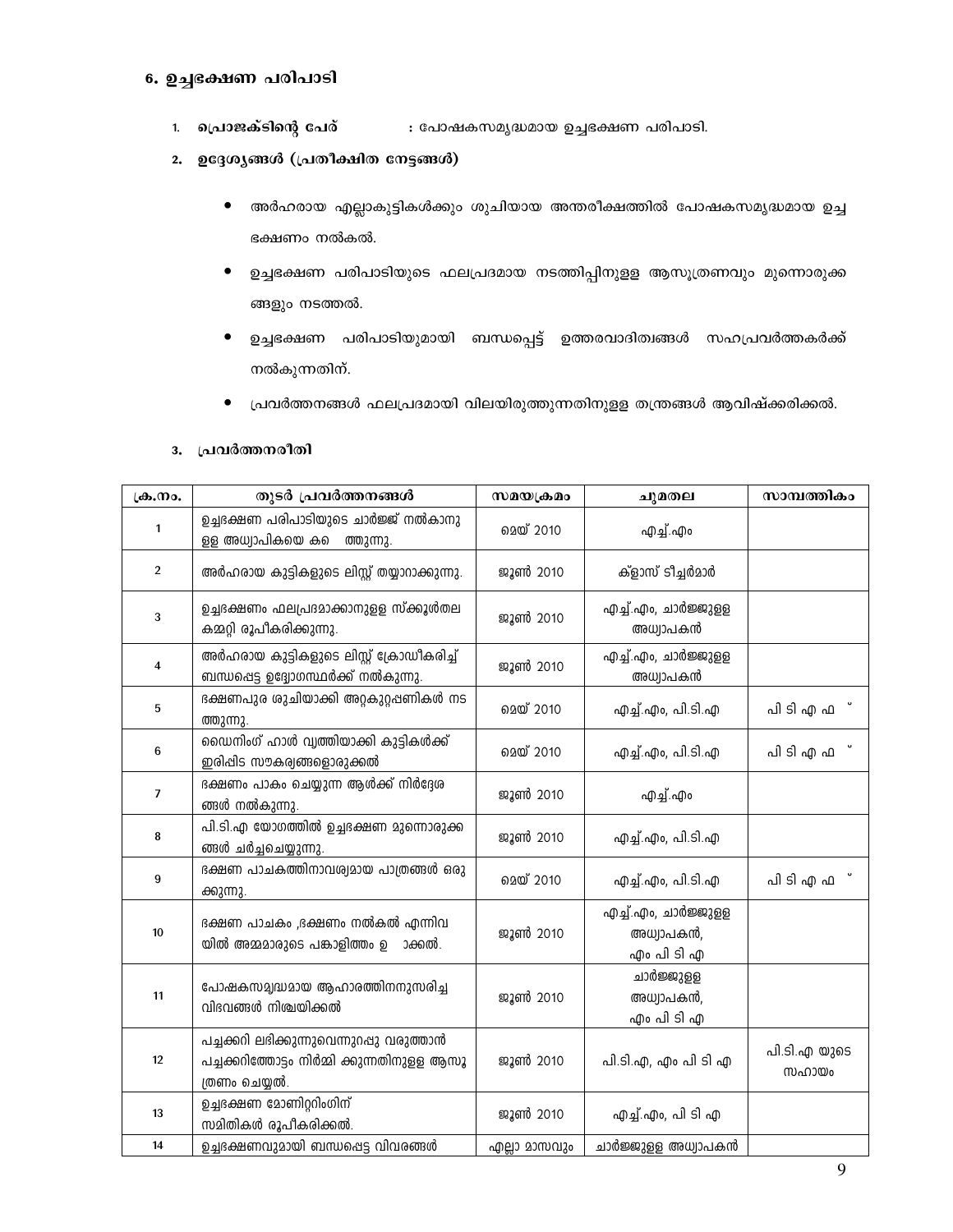|    | ബന്ധപ്പെട്ട അധികാരികൾക്ക് ക്വത്വസമയത്ത്<br>നൽകൽ/അപ്ലോഡ് ചെയ്യൽ.                                              |                         |                                              |                           |
|----|--------------------------------------------------------------------------------------------------------------|-------------------------|----------------------------------------------|---------------------------|
| 15 | ഉച്ചഭക്ഷണവുമായി ബന്ധപ്പെട്ട കണക്കുകൾ/<br>സാമ്പത്തികം കൃത്വ സമയത്ത് വാങ്ങി വിതരണം<br>ചെയ്യുക.                 | എല്ലാ മാസവും            | എച്ച്.എം, ചാർജ്ജുളള<br>അധ്വാപകൻ              | ഡിപ്പാർട്ട മെന്റ്<br>ഫി ് |
| 16 | പി ടി എ , എം പി ടി എ പങ്കാളിത്തത്തോടെ<br>ഉച്ചഭക്ഷണപരിപാടി മോണിറ്ററിംഗ് നടത്തുന്നു.                           | എല്ലാ മാസവും            | എച്ച്.എം , മോണിറ്ററിംഗ്<br>സമിതി.            |                           |
| 17 | യോഗങ്ങളിൽ ആരോഗ്യ കായിക പരിപാടി<br>യുടെ ഭാഗമായി ഉച്ചഭക്ഷണ പരിപാടി ഫലപ്രദ<br>മാക്കുന്നതിനുളള ചർച്ച ചെയ്യുന്നു. | എല്ലാ മാസവും            | എച്ച്.എം , കൺവീനർ<br>ചാർജ്ജുളള അധ്വാപ<br>കൻ. |                           |
| 18 | പോഷകാഹാരത്തിന്റെ അളവുകളുമായി ബന്ധ<br>പ്പെടുത്തി ക്ളാസുകൾ ആസൂത്രണം ചെയ്യുന്നു<br>നടപ്പിലാക്കുന്നു.            | ആഗസ്ത് ,<br>ഡിസംബർ 2010 | എച്ച്.എം, പി ടി എ                            | പി ടി എ ഫ                 |

# 4. മോണിറ്ററിംഗ് രീതി/സംവിധാനം

- $\bullet$ മോണിറ്ററിംഗ് സമിതി രൂപീകരിക്കുന്നു.(ഉച്ചഭക്ഷണ കമ്മറ്റിയിൽ ചർച്ച ചെയ്ത്)
- പ്രതിമാസ അവലോകന യോഗങ്ങൾ സംഘടിപ്പിക്കുന്നു.
- $\bullet$ പി ടി എ , എം പി ടി എ അംഗങ്ങളുടെ ആഴ്ച്ചയിലൊരിക്കലുളള നേരിട്ടുളള നിരീക്ഷി ക്കൽ സംവിധാനം ഏർപ്പെടുത്തുന്നു.
- എച്ച്.എം, ചാർജ്ജുളള ടീച്ചർ എന്നിവർ നേരിട്ട് നിരീക്ഷിച്ച് വിലയിരുത്തുന്നു.  $\bullet$
- റിപ്പോർട്ടുകൾ തയ്യാറാക്കി പി.ടി.എ,എസ്ആർജി യോഗങ്ങളിൽ ചർച്ച ചെയ്യുന്നു.  $\bullet$
- മോണിറ്ററിംഗ് ഫോർമാറ്റ് രൂപീകരിച്ച് യഥാസമയം നടപ്പാക്കുന്നുെ ന്ന് ഉറപ്പുവ  $\bullet$ രുത്തുകയും വിലയിരുത്തുകയും ചെയ്യുന്നു.

# 5. പ്രതിമാസ കല ർ /വിലയിരുത്തൽ

 $\bullet$  ജൂൺ മാസത്തിൽ തന്നെ പ്രവർത്തനങ്ങളുടെ കല $\quad$ ർ തയ്യാറാക്കുന്നു. എസ്ആർജി / പി.ടി.എ/ എം പി ടി എ യോഗങ്ങളിൽ അവതരിപ്പിക്കുന്നു.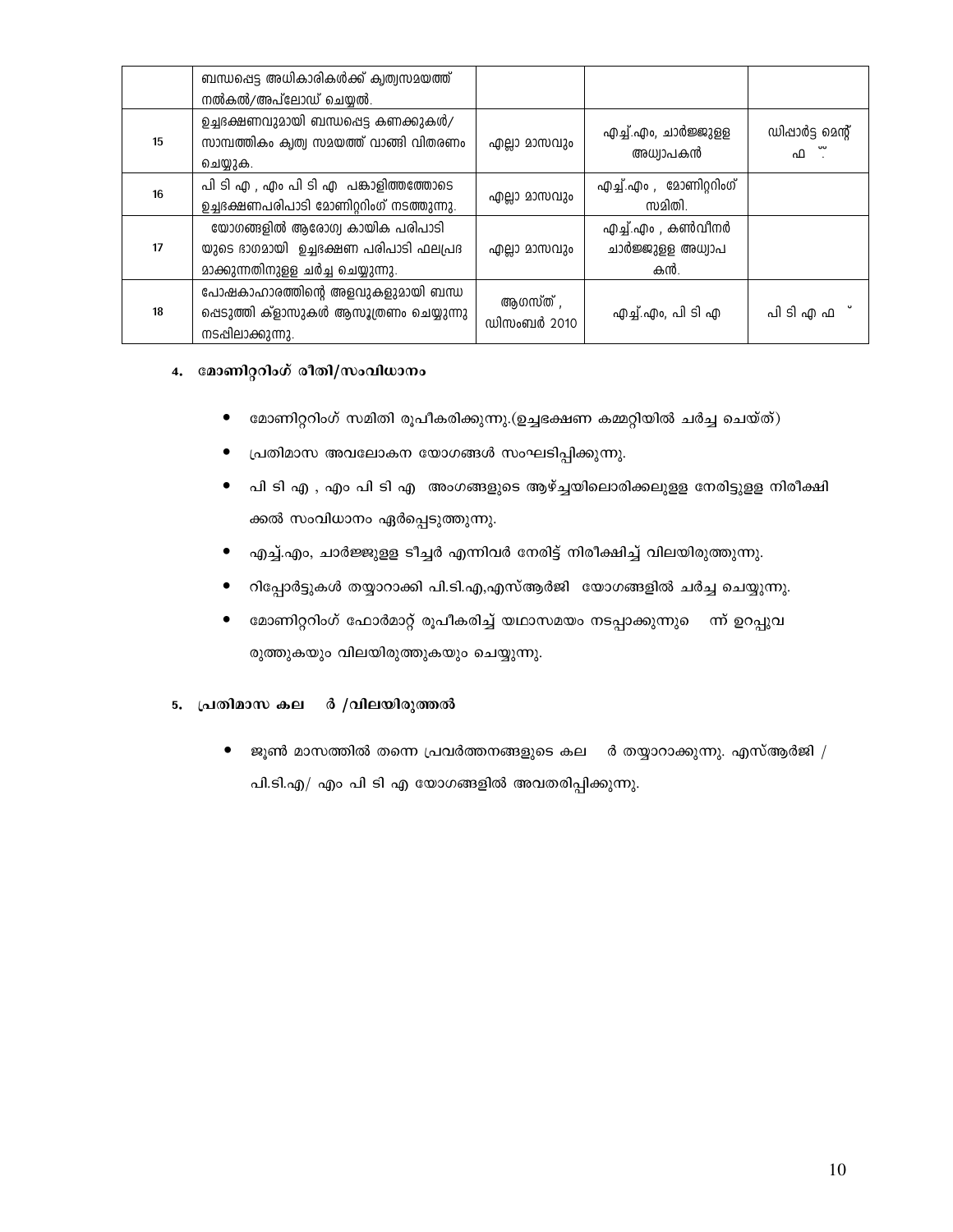# 7. ക്ലാസ് ലൈബ്രറി വികസവും വായനാപ്രവർത്തനങ്ങൾ ചിട്ടപ്പെടുത്തലും

# ഉദ്ദേശ്യം

- കുട്ടികളുടെ ദൈനംദിനപഠനാവശ്യങ്ങൾ പരിഹരിക്കുംവിധത്തിൽ ക്ലാസ് ലൈബ്രറി സൗകര്യം  $\bullet$ വിപുലീകരിക്കുന്നു.
- ക്ലാസ്തല/വ്യക്തിഗത വായനാപ്രവർത്തനങ്ങൾക്ക് എല്ലാകുട്ടികൾക്കും അവസരം ലഭിക്കുന്നു.  $\bullet$
- എല്ലാകുട്ടികൾക്കും പ്രതിമാസം 10 പുസ്തകങ്ങൾ വായനക്ക് ലഭിക്കുന്നു എന്ന് ഉറപ്പാക്കുന്നു.

| ഉപപ്രവർത്തനങ്ങൾ                                                                                                                                                                                                                                                                       | <b>സമയക്രമം</b>           | ചുമതല | സാമ്പത്തികം |
|---------------------------------------------------------------------------------------------------------------------------------------------------------------------------------------------------------------------------------------------------------------------------------------|---------------------------|-------|-------------|
| വായനാദിനം/വായനാവാരം പ്രവർത്തനങ്ങൾ                                                                                                                                                                                                                                                     | ജുൺ                       |       |             |
| ക്ലാസ്തല വായനാ പ്രവർത്തനങ്ങൾ ആസൂത്രണം<br>ചാർട്ട് തയ്യാറാക്കി പ്രദർശിപ്പിക്കൽ                                                                                                                                                                                                          | ജൂലൈ 15ന്                 |       |             |
| ക്ലാസിലേക്ക് ആവശ്വമായ വിവിധ പുസ്തകങ്ങൾ<br>മറ്റധ്വാപകരുടെ സഹായത്തോടെ പട്ടികപ്പെടുത്തൽ<br>പ്രദർശിപ്പിക്കൽ<br>പകർപ്പ് സ്കൂൾ ലൈബ്രറി ചുമതലയുള്ള അധ്വാപ<br>കന് കൈമാറൽ                                                                                                                      | ജൂലൈ 20                   |       |             |
| ക്ലാസ്തല വായനക്കൂട്ടം രൂപീകരണം. സൂക്ഷിപ്പു<br>സൗകര്വങ്ങൾ,വിതരണസൗകര്വങ്ങൾ ചുമതലകൾ<br>എന്നിവ രൂപപ്പെടുത്തൽ (വായനക്കൂട്ടം എക്സി<br>കമ്മിറ്റിക്കാണ് ക്ലാസ് ലൈബ്രററി വികസനചുമതല)<br>സ്കൂൾ ലൈബ്രറിയിൽ ലഭ്യമായ പുസ്തകങ്ങൾ<br>പട്ടികപ്പെടുത്തൽ<br>ലഭ്വമാകാത്ത പുസ്തകങ്ങളുടെ പട്ടികതയ്യാറാക്കൽ | ജൂലൈ 20                   |       |             |
| ക്ലാസ് പി.ടി.എ യോഗത്തിൽ അവതരണം ചർച്ച -<br>കർമ്മപരിപാടി തയാറാക്കൽ                                                                                                                                                                                                                      | ആഗസ്റ്റ് - 1              |       |             |
| ക്ലാസ് ലൈബ്രറിയിലേക്കാവര്വമായ പുസ്തകങ്ങൾ<br>സൗകര്വങ്ങൾ, എന്നിവ ലഭ്യമാക്കൽ<br>സൂക്ഷിപ്പ് വിതരണ രീതികൾ ലളിതവും കാര്യക്ഷമ<br>വുമാക്കൽ                                                                                                                                                    | ആഗസ്റ്റ് - 23 മുതൽ 14 വരെ |       |             |
| ക്ലാസ് ലൈബ്രറി പ്രവർത്തനോദ്ഘാടനം<br>വായനാപ്രവർത്തനങ്ങൾ<br>ചാർട്ടിൽ അവതരണം                                                                                                                                                                                                             | ആഗസ്റ്റ് - 15             |       |             |
| മെച്ചപ്പെടുത്തൽ                                                                                                                                                                                                                                                                       | സെപ്തംബർ - ഫെബ്രുവരി      |       |             |
| റിപ്പോർട്ട് അവതരണം<br>പുസ്തക പ്രദർശനം<br>കയ്യെഴുത്തുമാസിക<br>പ്രദർശനം                                                                                                                                                                                                                 | മാർച്ച്                   |       |             |

- 1. മോണിറ്ററിംഗ് ടൂൾ വികസിപ്പിക്കൽ
- 2. എസ്.ആർ.ജി അവലോകനം
- 3. എച്ച്.എം ന്റെ മോണിറ്ററിംഗ്
- 4. പി.റ്റി.എ, പി.ഇ.സി അവലോകനം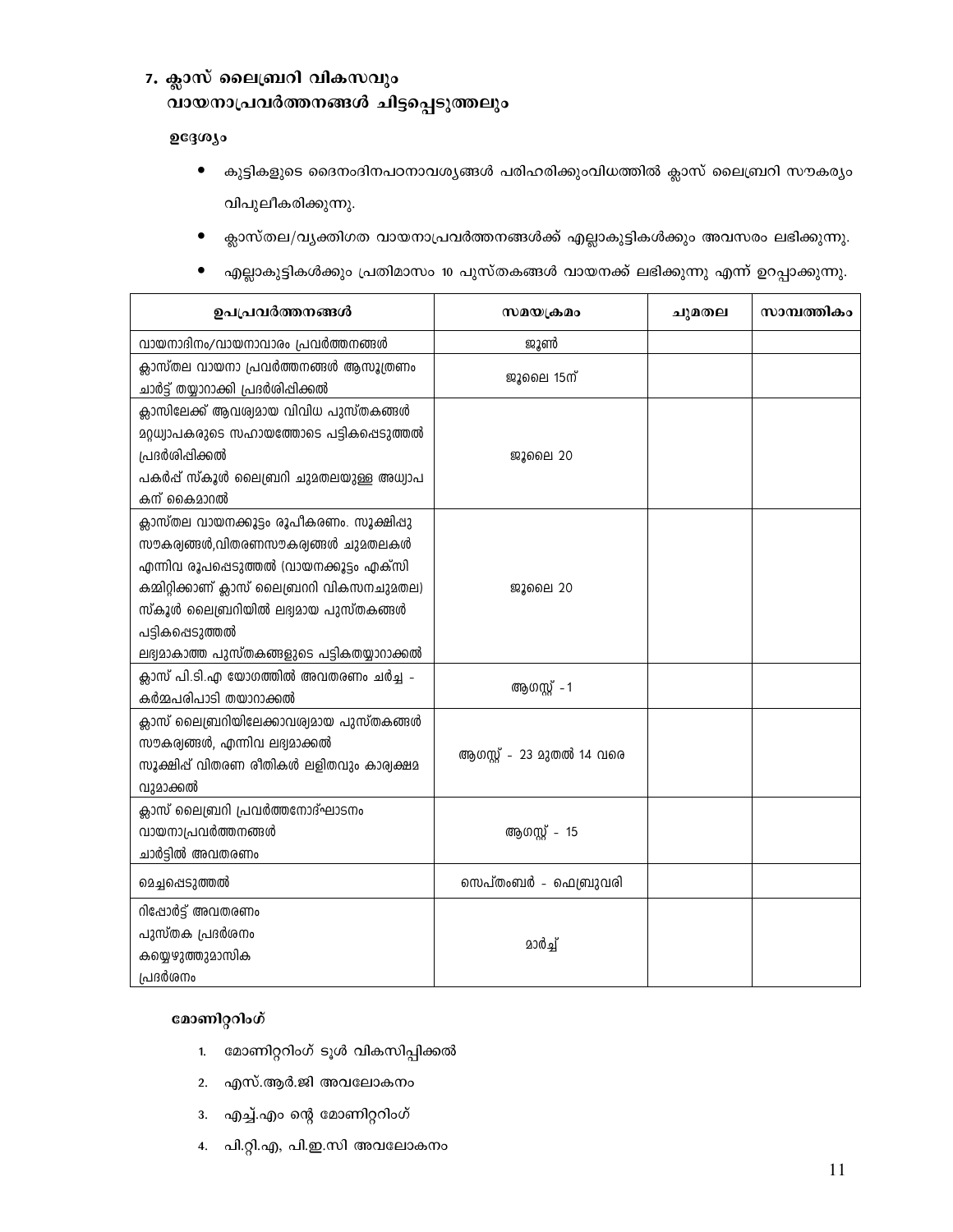# സ്കൂൾ ലൈബ്രറി വികസവും വായനാ പ്രവർത്തനങ്ങൾ മെച്ചപ്പെടുത്തലും

# ഉദേശ്യം

- $\bullet$  സ്കൂൾ ലൈബ്രറി കുട്ടികളുടെ പഠനാവശ്യങ്ങൾ പരിഹരിക്കുവിധത്തിൽ വിപൂലീകരിക്കുക.
- വായനാ പ്രവർത്തനങ്ങൾ എണ്ണത്തിലും വൈവിധ്യത്തിലും മികവുറ്റതാക്കുക.

| ഉപപ്രവർത്തനങ്ങൾ                                                                                                                                | സമയക്രമം                    | ചുമതല | സാമ്പത്തികം |
|------------------------------------------------------------------------------------------------------------------------------------------------|-----------------------------|-------|-------------|
| വായനാവാര പ്രവർത്തനങ്ങൾ അവലോകനം -<br>വായനക്കൂട്ടം രൂപീകരണം.                                                                                     | ജൂലൈ ആദ്യവാരം               |       |             |
| ലൈബ്രറിയുടെ നിലവിലുള്ള അവസ്ഥയെക്കുറി<br>ച്ചുള്ള കൃത്വമായ റിപ്പോർട്ട് തയ്യാറാക്കൽ<br>(ലൈബ്രറി ചുമതലയുള്ള ടീച്ചർ + ര ് അധ്വാപ<br>കർ)             | ജൂലൈ 15ന് മുമ്പ്            |       |             |
| വിദ്വാലയത്തിലെ വിവിധ ക്ലാസുകളിലേക്ക് ആവശ്വ<br>മായ പുസ്തകങ്ങൾപട്ടിക തയറാക്കൽ ലിസ്റ്റ് (ക്ലാസ്<br>ടിച്ചർ നൽകുന്നതാണ്) ഇവ ക്രോഡീകരിക്കുക          | ജൂലൈ 20                     |       |             |
| ലൈബ്രറിയിൽ ലഭ്യമായ പുസ്തകങ്ങളുടെ<br>പട്ടിക/കാറ്റലോഗ് ഇനം തിരിച്ച് തയാറാക്കൽ                                                                    | ജൂലൈ 25                     |       |             |
| പുസ്തകങ്ങൾ സമാഹരിക്കാനും,<br>കൂടുതൽ വേ<br>ലൈബ്രറിവിപുലീകരിക്കാനും കഴിയും വിധത്തിൽ<br>ലൈബ്രറി വികസന പ്രൊജക്റ്റിനെ മെച്ചപ്പെടു<br>ത്തൽ.          | ജൂലൈ - 30                   |       |             |
| സ്കൂൾതല വായനക്കൂട്ടം എക്സി കമ്മിറ്റിയോഗം                                                                                                       | ജൂലൈ 31                     |       |             |
| പി.ടി.എ യോഗത്തിൽ അവതരണം                                                                                                                        | ആഗസ്റ്റ് - 1                |       |             |
| ലൈബ്രറി രാക്തികരണ പ്രവർത്തനങ്ങൾ (അധ്വാ<br>പകരുടെ നേതൃത്വത്തിൽ നടക്കുന്ന ക്ലാസ്<br>ലൈബ്രറി രാക്തീകരണ പ്രവർത്തനങ്ങളെ പര<br>സ്പരം ബന്ധിപ്പിക്കുക) | ആഗസ്റ്റ് - 2 മുതൽ<br>14 വരെ |       |             |
| പുസ്തകകാറ്റ്ലോഗ് തയ്യാറാക്കൽ വിതരണത്തി<br>നുള്ള സാധ്യതകൾ ചർച്ച ചെയ്യൽ                                                                          | ആഗസ്റ്റ് 12                 |       |             |
| ഇനിയും ലഭ്വമാകേ പുസ്തകങ്ങളുടെ പട്ടിക<br>തയാറാക്കൽ പ്രവർത്തനോദ്ഘാടനം<br>വായനക്കൂട്ടത്തിന്റെ പ്രവർത്തനങ്ങൾ<br>വാർഷിക പദ്ധതി പ്രഖ്യാപിക്കൽ        | ആഗസ്റ്റ് 15                 |       |             |
| പ്രവർത്തനങ്ങൾ പ്രതിമാസയോഗങ്ങളിൽ വിലയിരു<br>ത്തുക.                                                                                              | ആഗസ്റ്റ് - നവംബർ            |       |             |
| സെപ്ഷ്വൽ ഫീസവിനിയോഗം പട്ടികയിലെ പുസ്ത<br>ങ്ങൾ സമാഹരിക്കുക.                                                                                     | ഡിസംബർ                      |       |             |
| വായനക്കൂട്ടം എക്സി.കമ്മിറ്റി അംഗങ്ങളുടെ വിദ്യാ<br>ലയ സന്ദർശനം (പരസ്പരം വിലയിരുത്തൽ)                                                            | ഡിസംബർ                      |       |             |
| വാർഷികാഘോഷം ലൈബ്രറി - വികസനം വായ<br>നാവികസനം റിപ്പോർട്ട് അവതരണം ഫോട്ടോ<br>പ്രദർശനം പുസ്തക പ്രദർശനം.                                            | മാർച്ച്                     |       |             |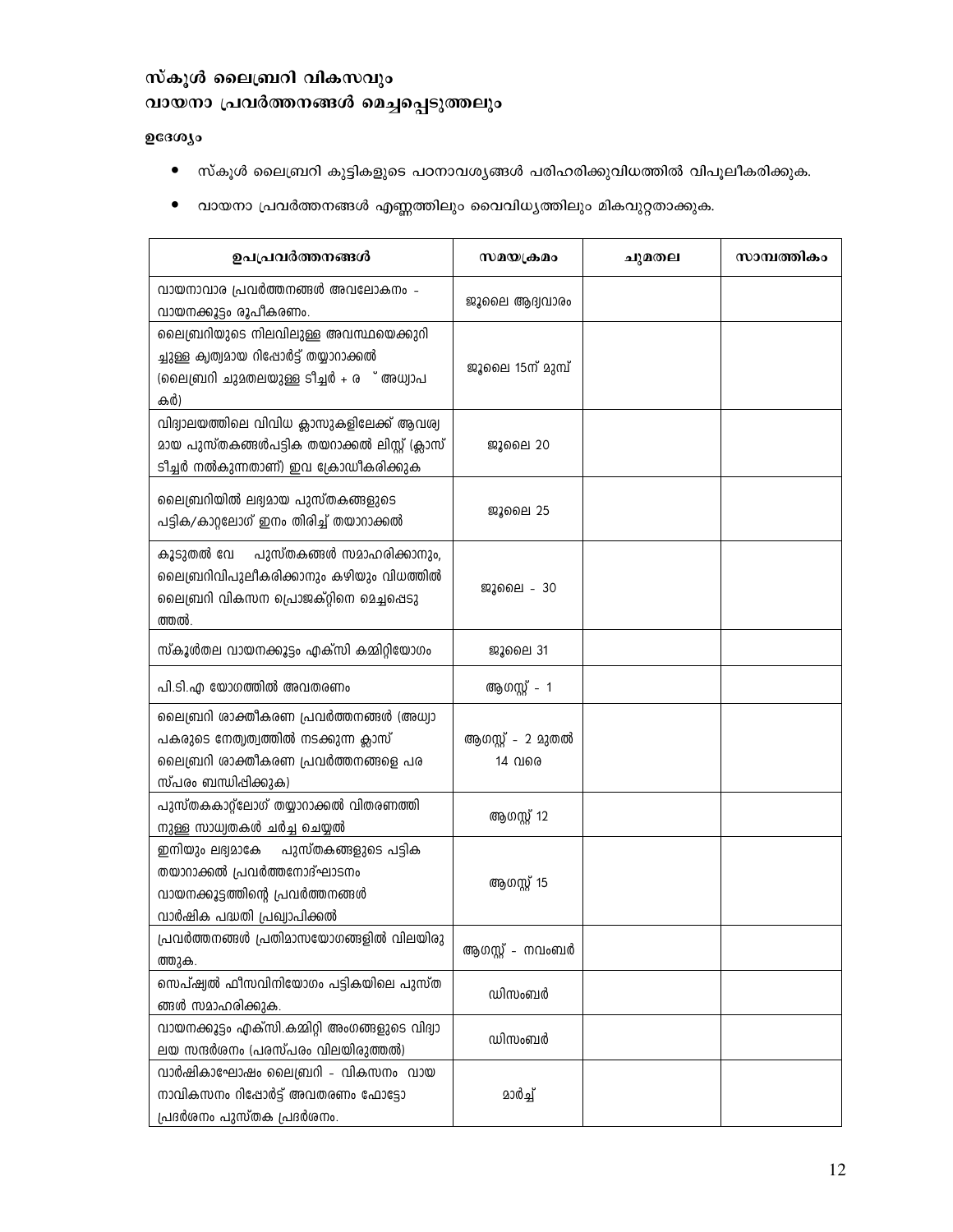# 8. അദ്ധ്യാപക ശാക്തീകരണം – സ്കൂൾതലം

- സ്കൂൾ തല അദ്ധ്യാപക ശാക്തീകരണം ലക്ഷ്യമിട്ട്, സബ്ജക്ട് കൗൺസിൽ എസ്.ആർ.ജി, എഡ്.എസ്.ജി. പ്രവർത്തനങ്ങൾക്ക് കർമ്മ പരിപാടി തയ്യാറാക്കുക.
- സ്കുൾ തല അക്കാദമിക് യോഗങ്ങളിൽ ലോക്കൽ റിയോഴ്സ്/എസ്.എസ്.ജി. പങ്കാളിത്തം നിർബന്ധമാക്കുക.
- $\bullet$ അദ്ധ്യാപക ശാക്തീകരണം ലക്ഷ്യമിട്ട് പ്രാദേശിക കൂട്ടായ്മയിൽ ക്യാമ്പുകൾ, ശിൽപശാലകൾ, പരിശീലനങ്ങൾ എന്നിവയ്ക്ക് നേതൃത്വം നൽകുക.
- ഗവേഷണ പ്രവർത്തനങ്ങൾ എറ്റെടുക്കുക.  $\bullet$
- ഗ്രാമപഞ്ചായത്ത്/ ജില്ലാതല ശിൽപശാലകളിൽ പങ്കെടുക്കുന്ന അദ്ധ്യാപകർക്ക് അവരുടെ  $\bullet$

ത്തലുകൾ പങ്കുവെയ്ക്കാനും, നടപ്പിലാക്കാനും അവസരമൊരുക്കുക. ക്ക

| ഉപപ്രവർത്തനങ്ങൾ                                                                                                                                                                                                                                                                                                                                                                                                                                                                                                                                                                                                                   | സമയക്രമം                 | ചുമതല | സാമ്പത്തിക<br>$\bullet$ |
|-----------------------------------------------------------------------------------------------------------------------------------------------------------------------------------------------------------------------------------------------------------------------------------------------------------------------------------------------------------------------------------------------------------------------------------------------------------------------------------------------------------------------------------------------------------------------------------------------------------------------------------|--------------------------|-------|-------------------------|
| .എസ്.ആർ.ജി/സബ്ജക്ട് കൗൺസിൽ യോഗങ്ങൾ / എസ്.എസ്.ജി.<br>പ്രവർത്തനങ്ങൾ ഇവ സമന്വയിപ്പിച്ചുകൊ ് ഒരു വർഷത്തെ കർമപ<br>രിപാടി തയ്യാറാക്കുക.(ഒരു വർഷം കൊ "ഈ മേഖലയിൽ പ്രതീ<br>ക്ഷിക്കുന്ന അക്കാദമികമായ വളർച്ച സാക്ഷ്വപ്പെടുത്തും വിധത്തി<br>ലാണ് തയ്യാറാക്കേ ത് യോഗങ്ങൾ, മെച്ചപ്പെടുത്താനുള്ള തന്ത്രങ്ങൾ<br>പ്രാദേശിക വിഭവങ്ങൾ, സമയം എന്നിവ കൃത്യമായി ഉൾക്കൊള്ളിച്ചിരി<br>ക്കണം ക്ലാസദ്ധ്വാപകരുടെ സഹായത്തോടെ ലോക്കൽ റിസോ<br>ഴ്സിന്റെ ലഭ്വത പരിഗണിച്ച് ഒരു ലിസ്റ്റ് അനുബന്ധമായി ചേർക്കുക)<br>എസ്.ആർ.ജി/സബ്ജക്ട് കൗൺസിൽ യോഗങ്ങളിൽ ലോക്കൽ<br>റിസോഴ്സ് പങ്കാളിത്തം ഉറപ്പുവരുത്തും വിധത്തിൽ പ്രവർത്തനങ്ങൾ<br>ആസൂത്രണം ചെയ്യുക (അനുബന്ധം - 1 കാണുക) | ജൂലൈ ആദ്വവാരം            |       |                         |
| ഓരോ അദ്ധ്വാപികയും/അദ്ധ്വാപകനും തന്റെ വിഷയ മേഖലയുമായി<br>ബന്ധപ്പെട്ട ഒരു ഗവേഷണ പ്രവർത്തനം ക <b>െ ത്തുക.</b> സമയം നിത്മ<br>യിക്കുക, പ്രപോസൽ തയ്യാറാക്കുക, സംക്ഷിതം ഡി.ടി.പി. ചെയ്ത്<br>മറ്റ് വിദ്വാലയങ്ങൾക്ക് കൈമാറുക.                                                                                                                                                                                                                                                                                                                                                                                                              | ജൂലൈ 15 - ന്<br>മുമ്പ്   |       |                         |
| ർ പ്രകാരമുള്ള പദ്ധതിയുടെ നടത്തിപ്പ് പ്രതിവാര യോഗങ്ങൾ,<br>കല<br>പ്രതിമായ വിലയിരുത്തലുകൾ (പ്രതിമാസ പി.ടി.എ എക്സിക്വൂട്ടീവ്<br>യോഗത്തിൽ എസ്.ആർ.ജി. കർമ്മപരിപാടിയുടെ പുരോഗതി അജ<br>യായി ചർച്ചചെയ്യുന്നത് നന്നായിരിക്കു)                                                                                                                                                                                                                                                                                                                                                                                                               | ജൂലൈ മുതൽ<br>മാർച്ച് വരെ |       |                         |
| ട്രൈനിംഗ് മാനുവലിന്റെ വളർച്ച വിലയിരുത്തൽ ക്ലാസ്തല - എസ്.<br>ആർ.ജി. തല ആസൂത്രണത്തിലെ മികവുകൾ ടി.എം.-ൽ എപ്രകാരം<br>പ്രതിഫലിപ്പിക്കുന്നു. എന്ന് അധ്വാപകർക്ക് പരസ്പരം വിലയിരു<br>ത്താൻ അവസരം. പ്രധാനധ്വാപകന് മോണിറ്റർ ചെയ്യാനുള്ള<br>അവസരം.                                                                                                                                                                                                                                                                                                                                                                                           | ആഗസ്റ്റ് - 30            |       |                         |
| പ്രാദേശിക വിഭവങ്ങൾ തിരിച്ചറിയാനും, പഠനോപകരണങ്ങൾ രൂപ<br>പ്പെടുത്താനും ശില്പശാലകൾ/ക്വാമ്പുകൾ/പഠനയാത്രകൾ (അധ്വാപ<br>കർക്കും, എസ്.എസ്.ജി അംഗങ്ങൾക്കും)                                                                                                                                                                                                                                                                                                                                                                                                                                                                                | സെപ്റ്റംബർ               |       |                         |
| ഒരു ടേമിലെ അധ്വാപക ശാക്തീകരണ പ്രവർത്തനങ്ങൾ വിലയിരു<br>ത്തൽ. റിപ്പോർട്ട് പി.ടി.എ സമിതിയിൽ ചർച്ച ചെയ്യൽ - പ്രസിദ്ധീക<br>രിക്കൽ                                                                                                                                                                                                                                                                                                                                                                                                                                                                                                      | ഒക്ടോബർ                  |       |                         |
| ഒരു വർഷത്തെ അധ്വാപക ശാക്തീകരണ പ്രവർത്തനങ്ങൾ സംബ<br>ന്ധിച്ച് പ്രഥമാധ്വാപകന്റെ വിലയിരുത്തൽ റിഷോർട്ട് - പി.ടി.എ സമി<br>തിയിൽ                                                                                                                                                                                                                                                                                                                                                                                                                                                                                                         | ഫെബ്രുവരി                |       |                         |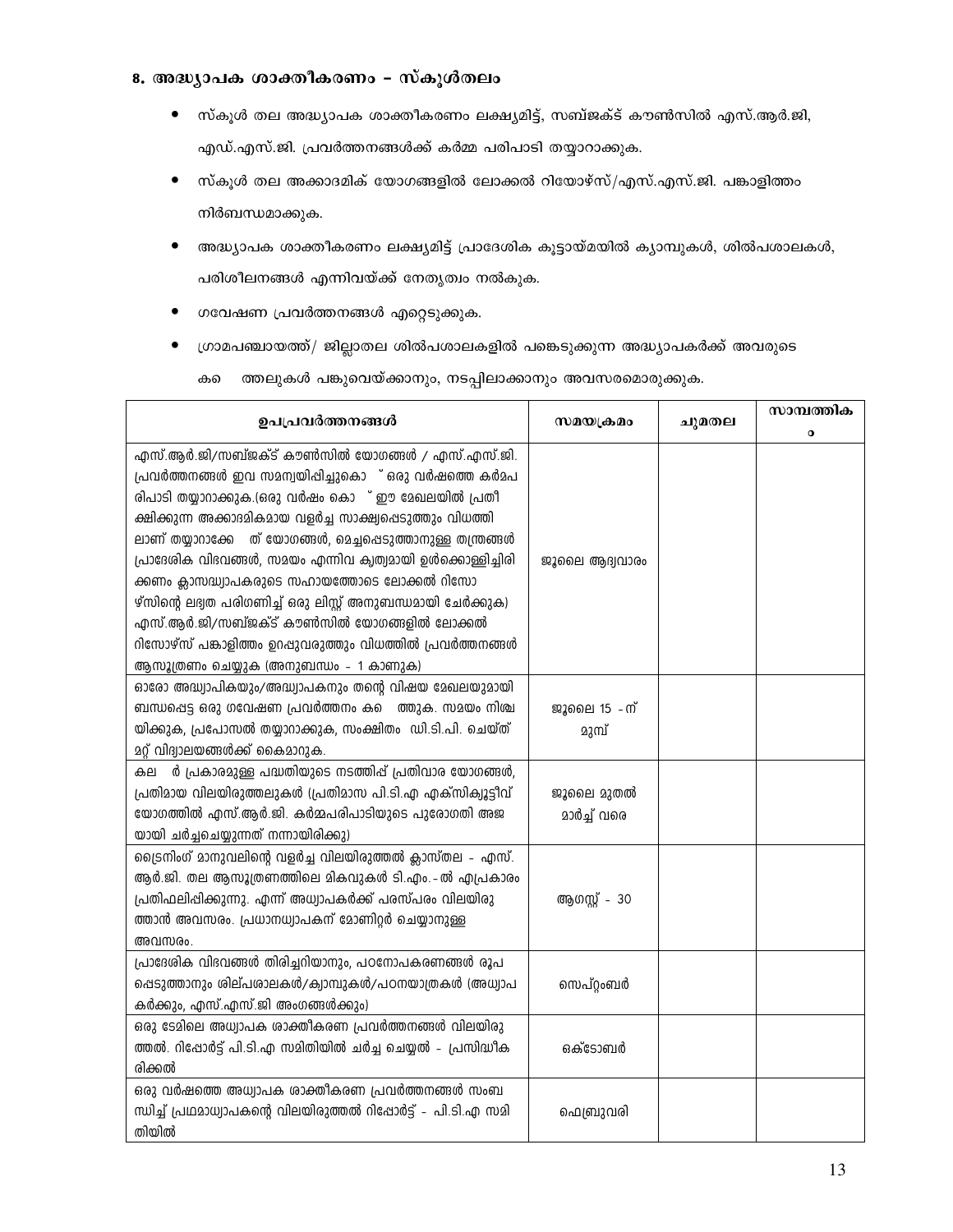#### അധ്യാപക ശാക്തീകരണം ഒരു സംസ്കാരമായി മാറ്റുമ്പോൾ

ഒരു വർഷത്തെ അധ്യാപക ശാക്തീകരണ പദ്ധതിയിൽ താഴെ കുറിക്കുന്ന പ്രവർത്തനങ്ങൾക്ക് അവസരമൊരുക്കാവുന്നതാണ്.

- $\bullet$ കുട്ടികളുടെ മന:ശാസ്ത്രത്തെക്കുറിച്ച് കൂടുതൽ തെളിച്ചം ലഭിക്കാൻ വേ ക്ലാസ്സുകൾ
- കുട്ടികളുടെ അവകാശങ്ങൾ സംബന്ധിച്ച കൃത്യമായധാരണ (യു.എൻ കുട്ടികളുടെ അവകാശ  $\bullet$ ഉടമ്പടി ഓരോ അധ്യാപികക്കും നൽകുക - ക്ലാസ് ലൈബ്രറിയുടെ ഭാഗമാക്കുക)
- $\bullet$ പഠനോപകരണങ്ങൾ നിർമ്മിക്കാനും, പരിചയപ്പെടാനും അവസരം. ഇതു സംബന്ധിച്ച ക ത്തലുകൾ ടി.എം.ന്റെ ഭാഗമാക്കാൻ അവസരം.
- $\bullet$ ടീച്ചർ വേർഷനുകൾ സ്വയം സമാഹരിച്ച് എഡിറ്റ് ചെയ്ത് പതിപ്പുകളാക്കാൻ അവസരം.
- എല്ലാ അധ്യാപകർക്കും പ്രാഥമിക കമ്പ്യൂട്ടർ പരിജ്ഞാനം ഇ.മെയിൽ ഐ.ഡി- വിദ്യാലയത്തി നൊരു ബ്ലോഗ്.
- കൂടുതൽ പുസ്തകങ്ങൾ വായിക്കാൻ അവസരം. പുസ്തകങ്ങൾ പട്ടികപ്പെടുത്തുക. കൈമാറി വായിക്കുക, ലൈബ്രറി നോട്ട് തയ്യാറാക്കി ടി.എം.–ന്റെ ഭാഗമാക്കുക. ഒരു വർഷം വായിച്ച പുസ്തകങ്ങളുടെ ലിസ്റ്റ് കൈമാറുക.
- $\bullet$ പ്രാദേശിക ചരിത്രം, വിവരങ്ങൾ എന്നിവ സമാഹരിക്കാനും പ്രാദേശിക സമൂഹത്തിന്റെ ജീവിത രീതി പരിചയപ്പെടാനും അവസരം. ഇതിനായി ഗൃഹസന്ദർശനമടക്കമുള്ള പരിപാടികൾക്ക് രൂപം നൽകാം.
- പ്രവൃത്തി പരിചയം, സംഗീതം, ചിത്രരചന എന്നിവയുമായി ബന്ധപ്പെട്ട പ്രാഥമിക പരിചയം.
- ഗവേഷണപ്രവർത്തനങ്ങൾക്ക് അവസരം.  $\bullet$
- ക്ലാസ്റ്റിൽ പഠനോപകരണങ്ങൾ, ലൈബ്രറി എന്നിവ വിന്യസിക്കുന്നതിന് വേ പരിചയം.
- ആനുകാലിക പ്രസിദ്ധീകരണങ്ങൾ വായിക്കാനും, ചർച്ചചെയ്യാനും സ്ഥിരം വേദി.
- എല്ലാ അധ്യാപകരുടെയും കയ്യക്ഷരം മെച്ചപ്പെടുത്താനുള്ള പരിപാടികൾ
- ചാർട്ട്, പവർ പോയിന്റെ്, എൽ.സി.ഡി. എന്നിവയുടെ സുഗമമായ വിനിയോഗത്തിന് അവസരം ഫോട്ടോ എടുക്കാനും അവ പവർ പോയിന്റാക്കി മാറ്റാനും വേ പരിചയം.
- അധ്യാപകർ, എസ്.എസ്.ജി. അംഗങ്ങൾ സംയുക്ത പഠനയാത്രകൾ
- ആരോഗൃകരമായ ക്ലാസ് റൂം പരിസരം രൂപപ്പെടുത്താനുള്ള പ്രായോഗിക പ്രവർത്തനങ്ങൾ
- വിദ്യാഭ്യാസ പ്രധാന്യമുള്ള സിനിമകൾ കാണാനും ചർച്ചചെയ്യാനും വേദികൾ
- സ്റ്റാഫ്റും ഒരു അക്കാദമിക ചർച്ചാ കേന്ദ്രം
- അധ്യാപക കുട്ടായ്മകളോട് ഗുണാത്മകമായ മനോഭാവം വളർത്താനുള്ള പ്രവർത്തനങ്ങൾ.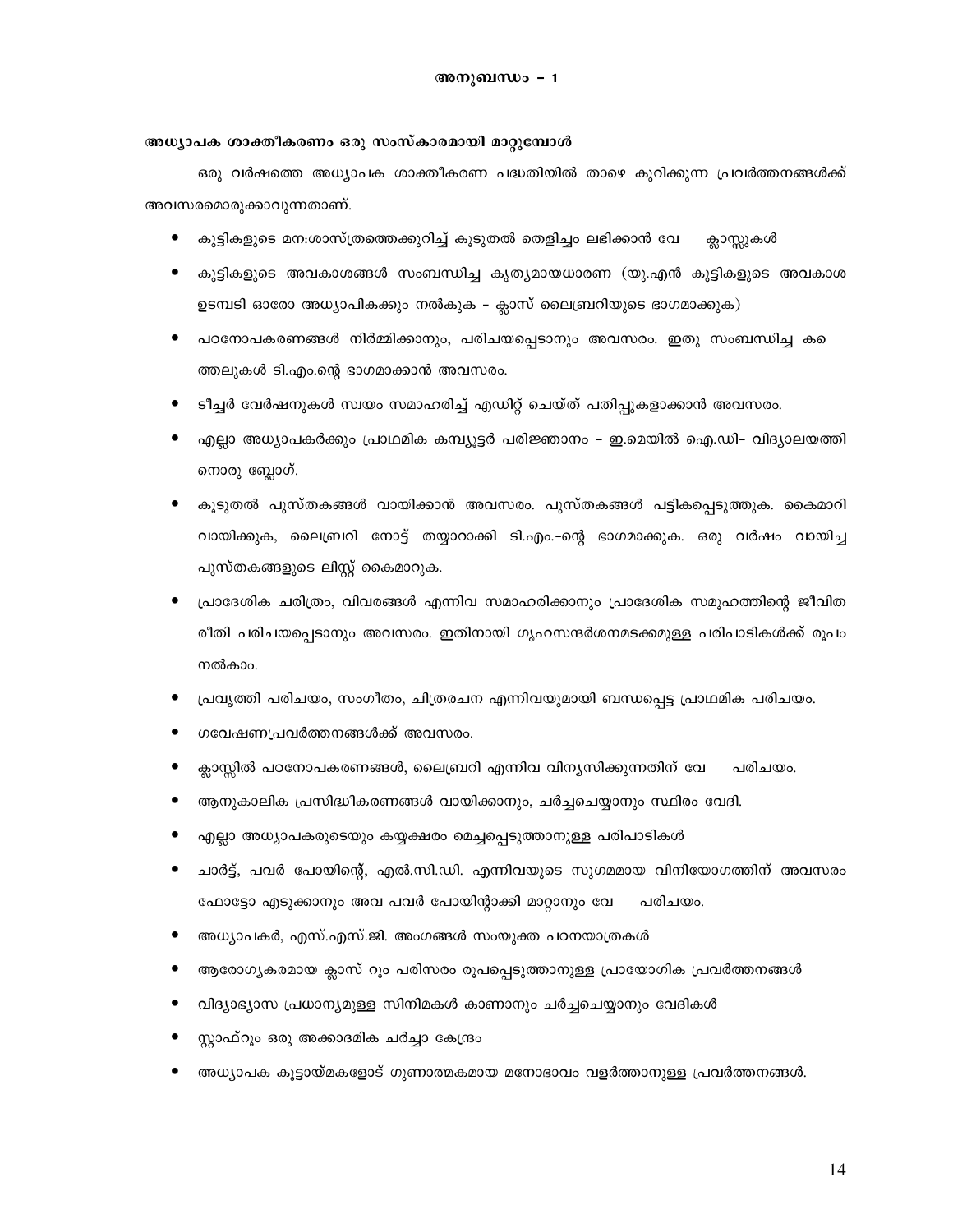# 9. പഠനാന്തരീക്ഷം മെച്ചപ്പെടുത്തൽ

# ഉദ്ദ്യേശ്യം

- പുതിയ പാഠ്യപദ്ധതി ഫലപ്രദമായി നടപ്പിക്കുന്നതിന്നു സഹായകമായ സൗകര്യങ്ങൾ ക്ലാസ്സിന കത്തും പുറത്തും സംജാതമാക്കൽ.
- ഇതിന്നു സഹായകമായ പ്രവർത്തനങ്ങൾ വിദ്യാലയത്തിൽ ആവിഷ്ക്കരിച്ചു നചപ്പിലാക്കാനാവ ശ്യമായ ധാരണകളും നൈപുണികളും മനോഭാവങ്ങളും പ്രധാനാധ്യാപകരിൽ വികസിപ്പിക്കൽ.

| $\omega$ .<br>നം | ഉപപ്രവർത്തനങ്ങൾ                                                                                                                                                                                                                                                                                            | സമയക്രമം      | ചുമതല | സാമ്പ<br>ത്തികം |
|------------------|------------------------------------------------------------------------------------------------------------------------------------------------------------------------------------------------------------------------------------------------------------------------------------------------------------|---------------|-------|-----------------|
| $\mathbf{1}$     | എല്ലാ ക്ലാസ്സുകളിലും റീഡിംങ്ങ് കോർണർ സജ്ജീക<br>രിക്കുക(കുട്ടികൾ ശേഖരിച്ച പുസ്തകങ്ങൾ, മാസിക<br>കൾ, ന്വൂസ് പേഷറുകൾ, മാസികകൾ തുടങ്ങിയവ<br>യിൽ നിന്നും വെട്ടിയെടുത്തു തയ്യാറാക്കിയവ )                                                                                                                          | ജൂൺ           |       |                 |
| $\overline{2}$   | എല്ലാക്ലാസ്സുമുറിയിലും ശാസ്ത്ര മൂല സജ്ജീകരി<br>ക്കുക                                                                                                                                                                                                                                                       | ജൂൺ           |       |                 |
| 3                | കുട്ടികെളുടെ സൃഷ്ടികൾ പ്രദർശിപ്പിക്കുന്നതിന്നാവ<br>ശ്വമായ സൗകര്യങ്ങൾ എല്ലാ ക്ലാസ്സു മുറികളിലും<br>സജ്ജീകരിക്കുക                                                                                                                                                                                            | ജൂൺ           |       |                 |
| 4                | ചുമരുകൾ, ജനൽ, നിലം, വരാന്ത, വിദ്വാലയ പരിസ<br>രം, തുടങ്ങി ഓരോ ഘടകങ്ങളും പഠനോപകണമായി<br>മാറുന്ന രീതിയിലേക്ക് വിദ്വാലയത്തെ മാറ്റിയെടുക്കു<br>ക( ഉദ: ദിത്തിയിൽ ചിത്രങ്ങൾ, ഭൂപടം എന്നിവ വര<br>ക്കൽ, ജനൽ ക്കമ്പികൾ ഗമണിത രൂപങ്ങളുടെ<br>ആക്വതിയിൽ നിർമ്മിക്കൽ, അക്വാറിയം, )                                       | ജൂൺ - മാർച്ച് |       |                 |
| 5                | ക്ലാസ് ചുമരിന്റെ ദിത്തിയിലും, ചുറ്റുമതിലിന്റെ ദിത്തി<br>യിലും ബ്ലാക്ക് ബോർഡ് നിർമ്മിക്കൽ, വിവിധതരം<br>കളികൾക്കാവര്യമായ കളങ്ങൾ ദിത്തിയിൽ വര<br>ക്കുക( ഉദ: സുഡോക്കു,ടാൻഗ്രാം, മാന്ത്രകച്ചതുര<br>ങ്ങൾ                                                                                                         | ജൂൺ - മാർച്ച് |       |                 |
| 6                | ിൽ തണൽ മരം വെച്ചു പിടിപ്പിക്കൽ, മര<br>കോമ്പൗ<br>ച്ചുവട്ടിൽ ഇരിപ്പിടം ക്രമീകരിക്കൽ                                                                                                                                                                                                                          | ജൂൺ - മാർച്ച് |       |                 |
| 7                | ഔഷധത്തോട്ടങ്ങൾ നിർമ്മിക്കൽ, ജൈവവേലി<br>നിർമ്മാണം, വിവിധങ്ങളായ സസ്വജാലങ്ങൾ വെച്ചു<br>പിടിപ്പിക്കൽ(ജൈവവൈവിധം ബോധ്വപ്പെടുന്നതി<br>ന്ന്),ലഘു മ്യൂസിയങ്ങൾ - പ്രദേശത്തിന്റെ തനിമ<br>വെളിപ്പെടുത്തുന്ന വസ്തുക്കൾ,അവയെക്കുറിച്ചുള്ള<br>ലഘുവിവരണങ്ങൾ,ചിത്രങ്ങൾ എന്നിവ ഉൾപ്പെടു<br><b><i>COO</i></b>                 | ജൂൺ - മാർച്ച് |       |                 |
| 8                | പൊതുനോട്ടീസ് ബോർഡ്- ഓരോ ക്ലാസ്സിലും പഠന<br>പ്രവർത്തനങ്ങളുടെ ഭാഗമായി രൂപപ്പെടുന്ന പതിപ്പു<br>കൾ,പ്രോജക്ട് റിപ്പോർട്ടുകൾ,സെമിനാർ റിപ്പോർട്ടു<br>കൾ,നിർമ്മിക്കുന്ന പഠനസാമഗ്രികൾ എന്നിവ<br>സ്കൂളിലെ മറ്റ് കുട്ടികൾക്ക് വായിച്ച്/ക ് മനസ്സിലാ<br>ക്കാൻ കഴിയുന്ന വിധത്തിൽ ഈ നോട്ടീ<br>സ്ബോർഡിൽ പ്രദർശിപ്പിക്കണം. | ജൂൺ - മാർച്ച് |       |                 |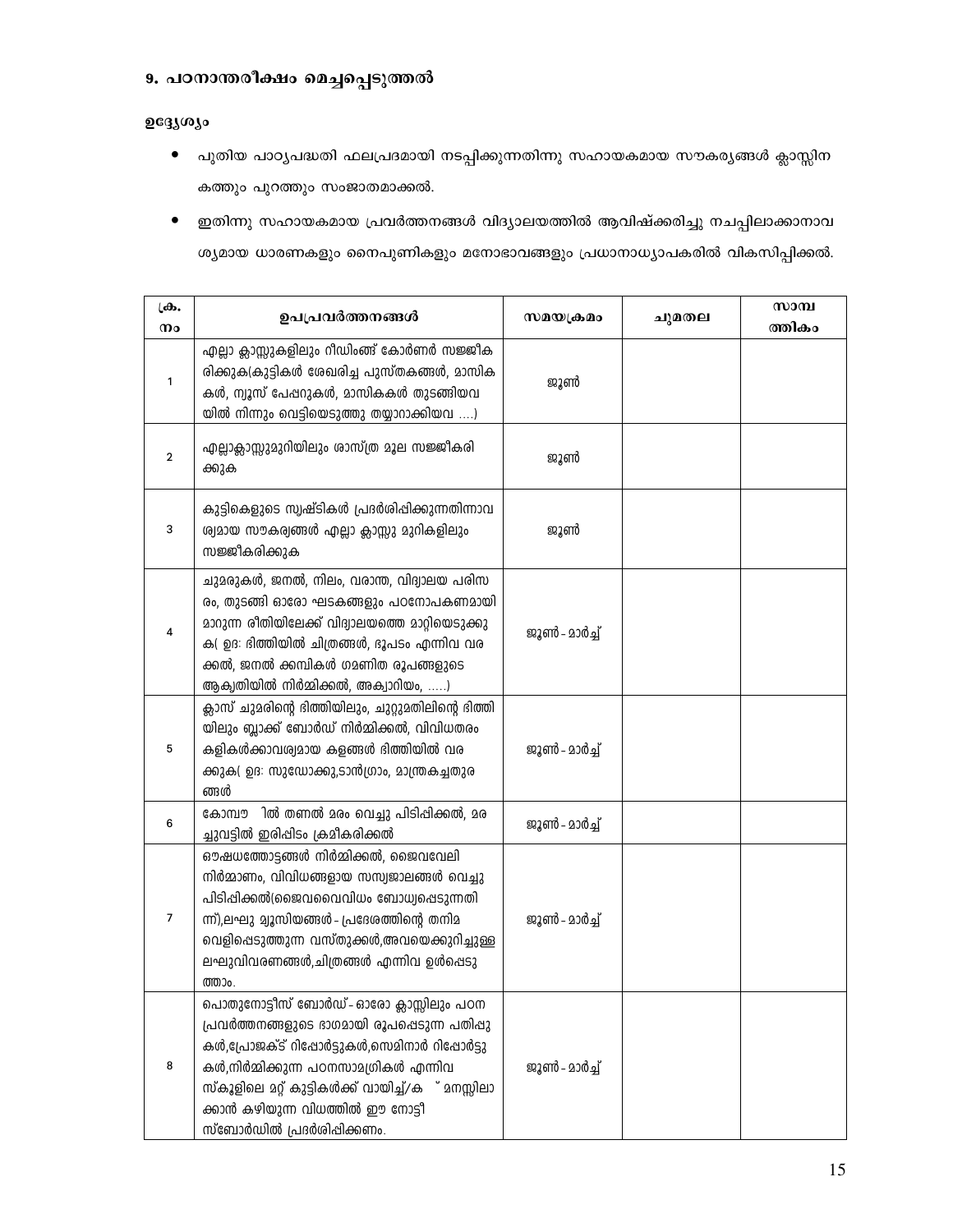| 9  | ക്ലാസ്സിലെ പ്രവർത്തനങ്ങളുടെ ഭാഗമായല്ലാതെ കുട്ടി<br>കളുടെ സ്വതന്ത്രമായ സർഗരചനകൾ പ്രദർശിപ്പി<br>ക്കാനായി പ്രത്യേക ഇടം.                                                                                                                                      | ജൂൺ - മാർച്ച് |  |
|----|-----------------------------------------------------------------------------------------------------------------------------------------------------------------------------------------------------------------------------------------------------------|---------------|--|
| 10 | സ്കൂൾ പരിസരങ്ങളിൽ സ്വയംപഠനത്തിന് സഹായ<br>കമായ രീതിയിലുള്ള പരീക്ഷണനിരീക്ഷണസാമഗ്രി<br>കൾ സജ്ജീകരിക്കുക.(മഴമാപിനി,കാറ്റിന്റെ ദിശ മന<br>സ്സിലാക്കുന്നതിനുള്ള യന്ത്രം,അന്തരിക്ഷ ഊഷ്മാവ്<br>അറിയാനുള്ള സംവിധാനം,മഴവെള്ളം പാഴാകാതിരി<br>ക്കാനുള്ള ക്രമീകരണങ്ങൾ ) | ജൂൺ - മാർച്ച് |  |

# മോണിറ്ററിംങ്ങ് രീതി

- 1. മോണിറ്ററിംഗ് ടൂൾ നിർമ്മിക്കൽ
- 2. എസ്.ആർ.ജി യിൽ ചർച്ച
- 3. കല ർ ഉ ാക്കുന്നു എന്നും പാലിക്കുന്നു എന്നും ഉറപ്പാക്കൽ
- 4. പി.ഇ.സി അവലോകനം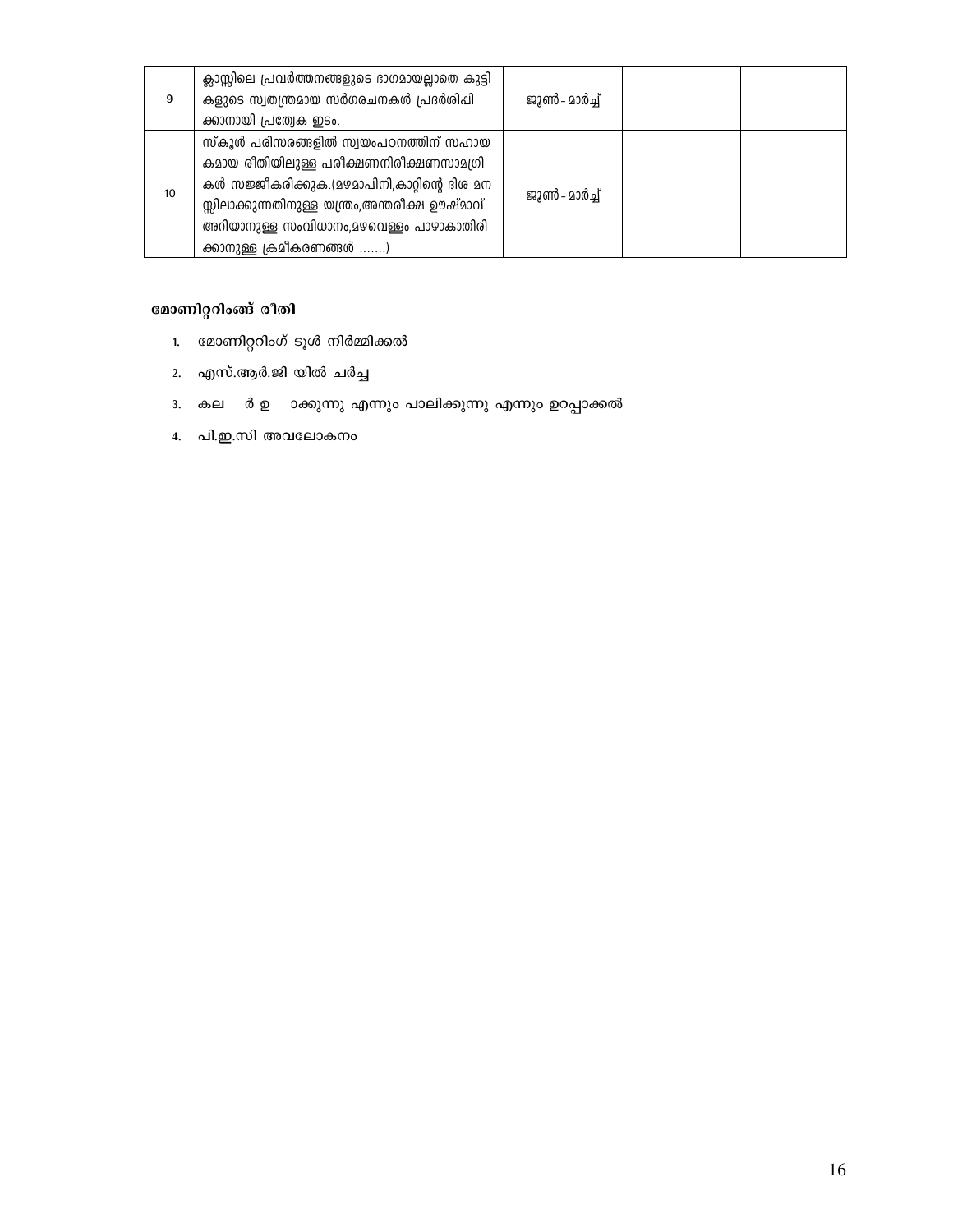| $\mathbf{a}$                                                                                                                                                                                                                                                                                                                                                                                                                                 |  |  |
|----------------------------------------------------------------------------------------------------------------------------------------------------------------------------------------------------------------------------------------------------------------------------------------------------------------------------------------------------------------------------------------------------------------------------------------------|--|--|
| $\mathbf b$                                                                                                                                                                                                                                                                                                                                                                                                                                  |  |  |
|                                                                                                                                                                                                                                                                                                                                                                                                                                              |  |  |
| $\mathbf c$                                                                                                                                                                                                                                                                                                                                                                                                                                  |  |  |
|                                                                                                                                                                                                                                                                                                                                                                                                                                              |  |  |
|                                                                                                                                                                                                                                                                                                                                                                                                                                              |  |  |
| $\mathrm{d}% \left\  \mathbf{r}_{i}^{*}\right\  _{A_{i}}=\mathrm{d}\left\  \mathbf{r}_{i}^{*}\right\  _{A_{i}}=\mathrm{d}\left\  \mathbf{r}_{i}^{*}\right\  _{A_{i}}=\mathrm{d}\left\  \mathbf{r}_{i}^{*}\right\  _{A_{i}}=\mathrm{d}\left\  \mathbf{r}_{i}^{*}\right\  _{A_{i}}=\mathrm{d}\left\  \mathbf{r}_{i}^{*}\right\  _{A_{i}}=\mathrm{d}\left\  \mathbf{r}_{i}^{*}\right\  _{A_{i}}=\mathrm{d}\left\  \mathbf{r}_{i}^{*}\right\  _$ |  |  |
|                                                                                                                                                                                                                                                                                                                                                                                                                                              |  |  |
|                                                                                                                                                                                                                                                                                                                                                                                                                                              |  |  |
|                                                                                                                                                                                                                                                                                                                                                                                                                                              |  |  |

**ïïïï ' ïïïïïïïïïïïïïïïïïïïïïïïïïïïïïï**

**'ïï**

٦